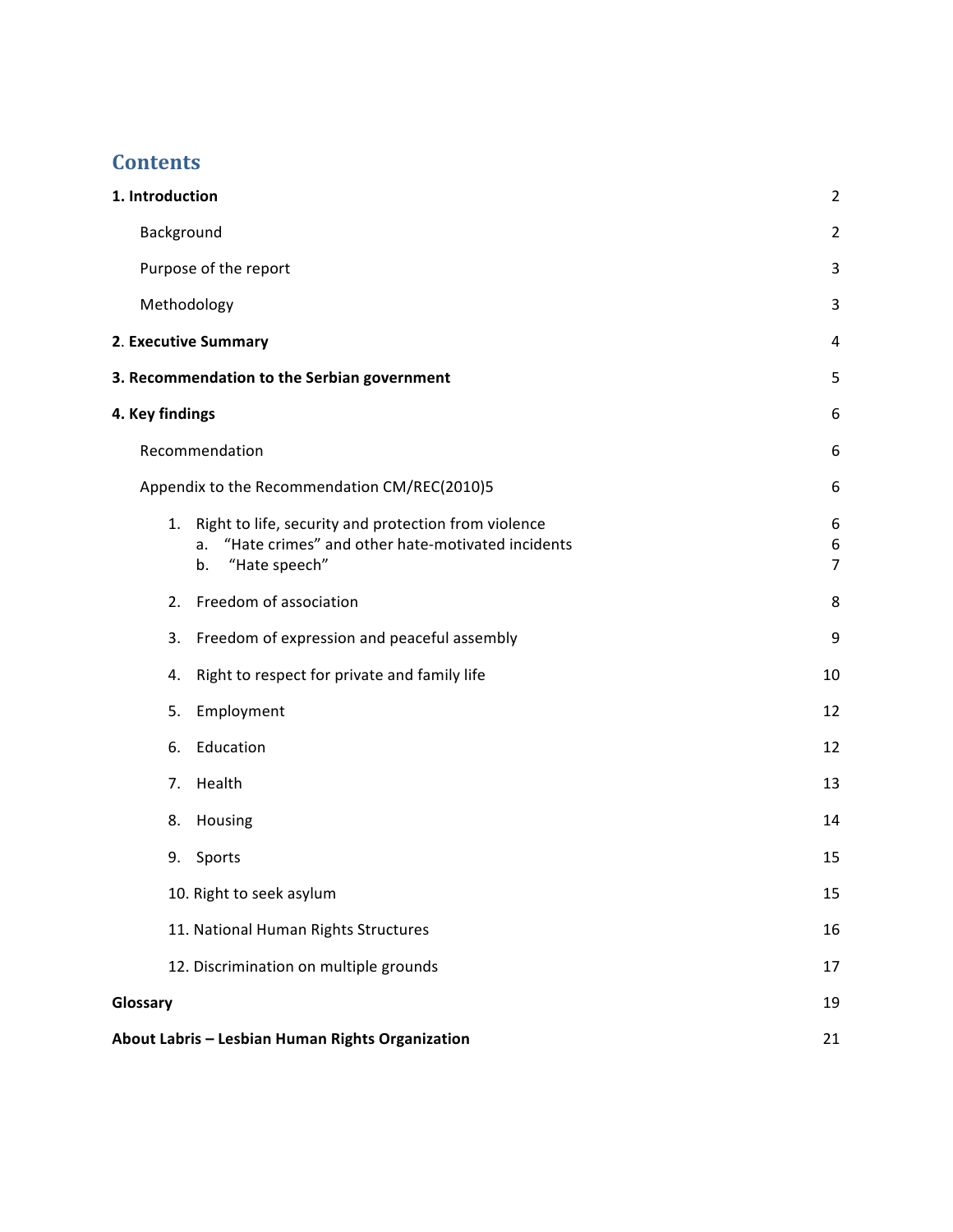# **Introduction**

## **a. Background**

On 31 March 2010 the Committee of Ministers of the Council of Europe adopted its Recommendation to member states "on measures to combat discrimination on grounds of sexual orientation or gender identity".

It was an historic moment. The Recommendation is, as Council of Europe Secretary-General, Thorburn Jagland recognised, the world's first international legal instrument dealing specifically with discrimination on these grounds, which he described as "one of the most long-lasting and difficult forms of discrimination to combat".<sup>1</sup>

In broad terms the Recommendation does three things:

- It emphasizes the key principle, that human rights are universal and apply to all individuals, including therefore LGBT people;
- It acknowledges the fact of the centuries-old and continuing discrimination experienced by LGBT people on account of their sexual orientation or gender identity;
- It recognizes that specific action is required to ensure the full enjoyment of human rights by LGBT people, and sets out the measures required of member state governments.

The Recommendation was agreed unanimously by the 47 Council of Europe member states. Although, as a Recommendation rather than a Convention, it is not legally binding, it is based solidly on the existing legally binding international and European human rights obligations of the member states, which therefore have a clear duty to implement its main elements.

The Recommendation has three parts: first, a preamble, which sets out the background to its adoption, and the key principles guiding it; second, the operative section of the Recommendation, which is very brief, listing broad measures to be taken; and thirdly, an Appendix which sets out specific measures to ensure enjoyment of rights and combat human rights violations across a wide range of areas, including hate crimes, hate speech, freedom of association, expression and assembly, right to respect for private and family life, employment, education, health and housing, sports, the right to seek asylum, and discrimination on multiple grounds. It also includes a section on the role of national human rights structures.

The Recommendation is supported by an Explanatory Memorandum, which documents the international human rights instruments and legal precedents on which the individual measures in the Recommendation and the Appendix are based.

 

 $1$  "Council of Europe to advance human rights for lesbian, gay, bisexual and transgender persons"

https://wcd.coe.int/ViewDoc.jsp?id=1607163&Site=DC&BackColorInternet=F5CA75&BackColorIntranet=F5CA75&BackColorLog ged=A9BACE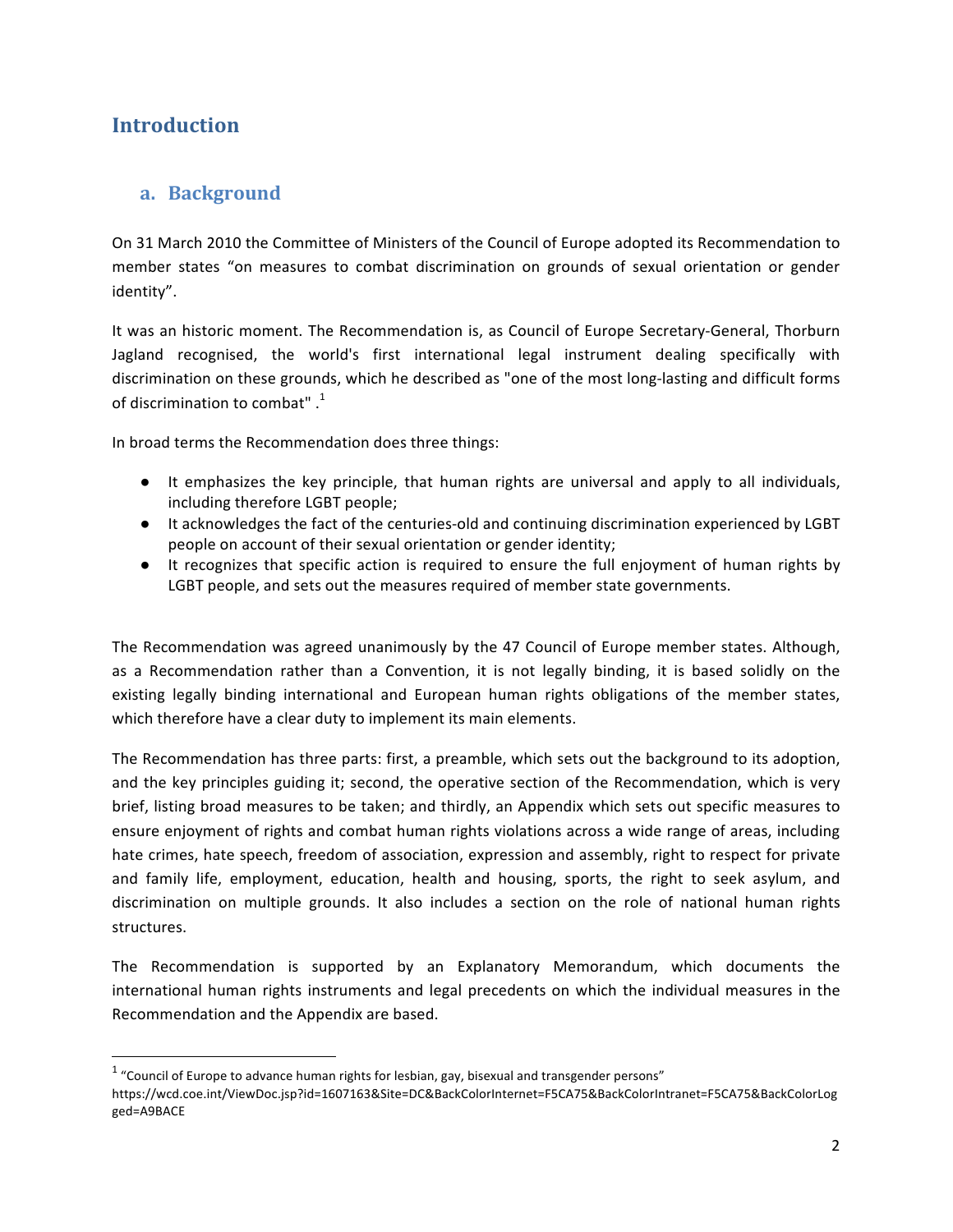# **b.** Purpose of the report

The purpose of this report is to assess if any progress has been made by Serbian authorities in implementing the Recommendation, and to highlight the areas were further action is needed. By documenting which measures have, and which have not, been completed, It provides a base line against which to measure further progress in implementing the Recommendation in the coming years.

The report has two main target audiences. First, at national level, the political leaders and civil servants who are responsible for implementing the Recommendation and secondly, the Committee of Ministers of the Council of Europe, which agreed, on adopting the Recommendation, that it would conduct a review of progress towards its implementation periodically. It is intended that this report will contribute to that review.

# **c. Methodology**

The reports assessment of progress is based on a checklist of specific detailed measures required by the Recommendation. This list of measures is derived from the text of the Recommendation and its Appendix, supplemented by additional details set out in the Explanatory Memorandum.

The data used to assess progress in implementation have been obtained from a number of sources:

- Responses from individual ministries and local governance to letters from Labris listing the relevant checklist questions, and asking for comments on actions taken to implement the related measures. Total of 151 letters was submitted, Labris received total of 84 responses.
- Information from published sources, research and documentation assembled by Labris and other non-governmental organisations and independent state institutions.
- Information gathered through research of the needs of the LGBT people in Serbia?
- Information gathered from media and internet; conferences and roundtables; in person meetings and email correspondence with relevant stakeholders.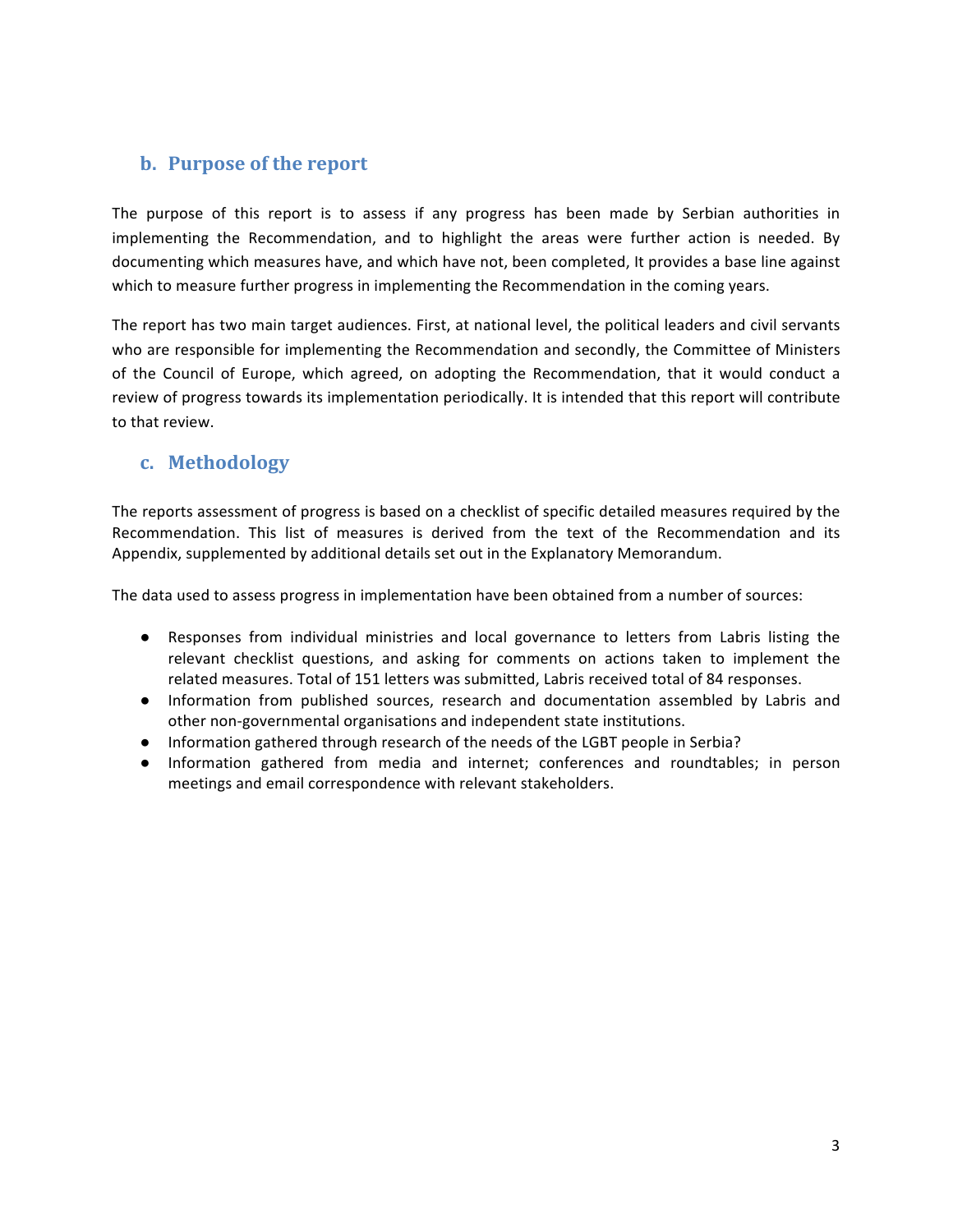## **Executive Summary**

Considering that legal framework that prohibits discrimination, hate speech and violence against LGBT people, based on sexual orientation and/or gender identity, in previous years had been improved, issues that LGBT people are facing are still highly present in Serbian society and that are preventing LGBT people from leading a fulfilled everyday life. According to information obtained during creation of this report complies with the requirements of the CM/REC(2010)5 Recommendation to a very limited extent. Data is showing that in Serbia LGBT people are still living in a society in which homophobia, violence and discrimination are widespread. There is a lack of systemic approach towards examining the effectiveness and enforcement of the provisions in the valid antidiscrimination laws, strategies and by-laws, as well as towards analysis of what could be done in other spheres which are not directly covered by existing laws. Although there is evidence to suggest that sporadic initiatives exist and that things are moving forward, these initiatives are rare, small scale and inconsistent. Antidiscrimination laws, strategies and by-laws that explicitly mention sexual orientation and/or gender identity are the comprehensive but unfortunately there is a gap in adequate implementation of all legal normative. Number of violent incidents and discrimination is on the rise which is showing in CSOs reports<sup>2</sup>. Even though standard legal remedies for victims of such incidents formally do exist, in practice they are often not easily and effectively accessible by LGBT persons and are characterised by further victimisation and discrimination of LGBT persons. Same-sex couples are completely invisible in Serbian legislation and other measures. Problems and situations faced by same-sex couples are ignored by the state as though same-sex couples do not exist, leaving such couples in a discriminatory position comparing to different-sex couples (both married and unmarried) in respect to social security, health insurance, pension, inheritance, parenting, etc. Even though gender reassignment is allowed, it is completely unregulated by law, making legal recognition of the change highly variable, uncertain, depending on arbitrary decisions and variable procedures by relevant officials, which often take a great deal of time and involve different kinds of humiliation and abuse. Though comprehensive Antidiscrimination Law and Labour Law forbid discrimination based on sexual orientation in employment, discrimination and harassment of LGBT people is still widespread. Education is still one of the most neglected areas by the state, when it comes to sexual orientation and gender identity. There are no efficient programmes and policies for preventing or sensitising general public on bullying. Even though homophobia and transphobia, including violence and harassment, are present in sports, no measures have been undertaken by the state to tackle this situation. Homophobic and transphobic chanting at sport events remains one of the most frequent forms and manifestations of hate speech, which always go unpunished. There are several different national human rights structures, with different roles, mandates and scopes of activities. Most of these structures are to a greater or lesser extent involved in activities aimed at improving the position of LGBT people. However, these activities are generally limited, rare and short-term.

<u> 1989 - Johann Stein, markin film yn y breninn y breninn y breninn y breninn y breninn y breninn y breninn y b</u>

<sup>2</sup> https://dasezna.lgbt/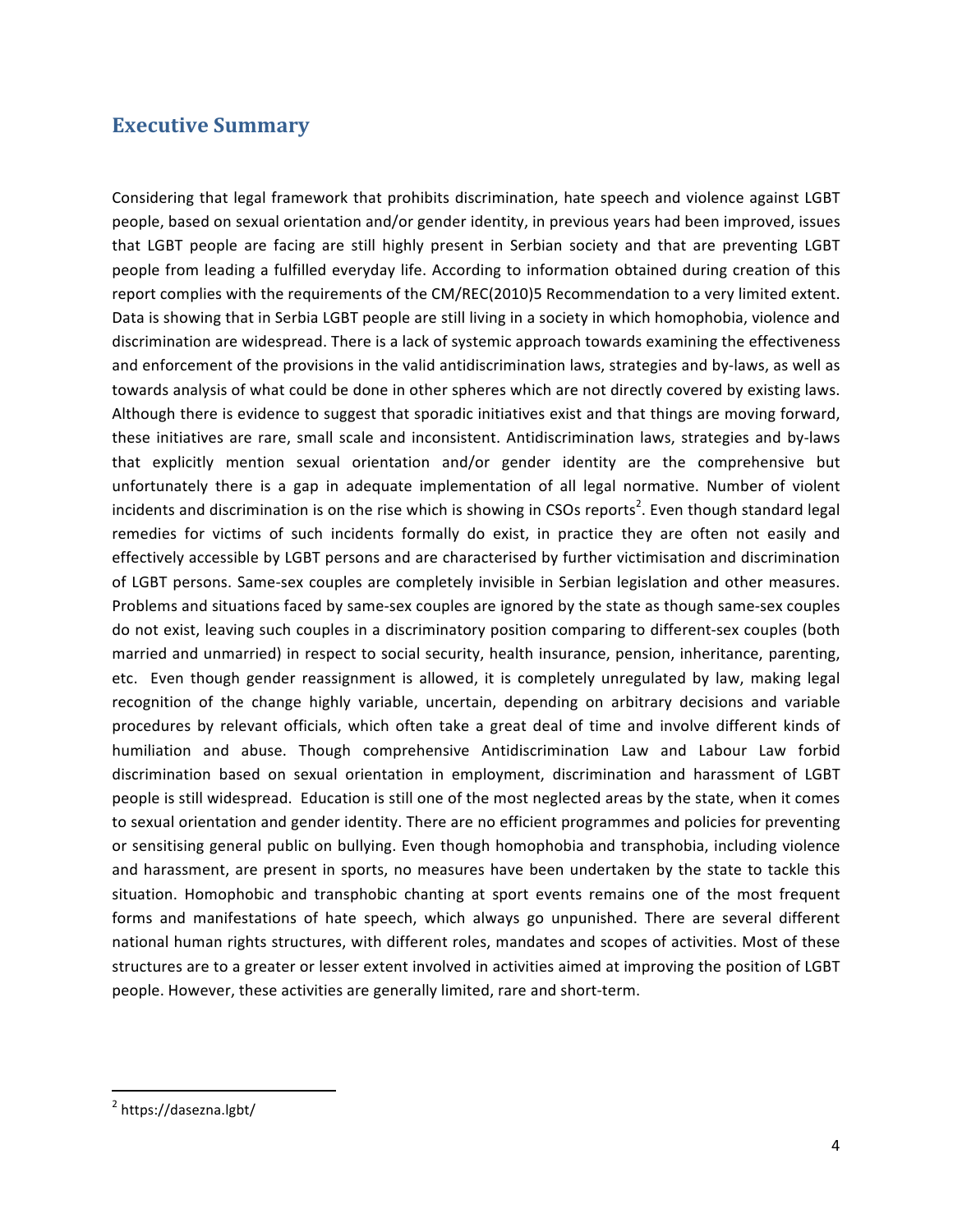# **Recommendation to the Serbian government**

- 1. To develop better indicators and verifications for continuation of the Antidiscrimination strategy (2014-2018) and related Action Plan that would list activities aimed at improving the position of LGBT people, responsible bodies, along with adequate funds for such actions.
- 2. To fact-check implemented activities related to improvement of position of LGBT people from Antidiscrimination strategy (2014-2018) and related Action Plan.
- 3. To adopt an Action plan for implementing CM/REC(2010)5 Recommendations.
- 4. To adopt legislation that would regulate same-sex partnerships.
- 5. To adopt legislation transparent legal framework for legal gender recognition, based on a process of self-determination, free from abusive requirements (such as sterilisation, GID/medical diagnosis, or surgical/medical intervention.
- 6. To create a comprehensive statistical system that would include data on prevalence and nature of discrimination and violence based on sexual orientation and gender identity.
- 7. To conduct regular research about levels of social inclusion of LGBT people.
- 8. To conduct regular research about the effectiveness of existing laws, when it comes to sexual orientation and gender identity.
- 9. To conduct regular and large scale media campaigns to end homophobia and transphobia in the Serbian society.
- 10. To create a working group for the analysis of all primary, secondary school and university textbooks in order to map and eliminate discriminatory and inaccurate content in all teaching aids, and in order to include affirmative and accurate information about LGBT people.
- 11. To introduce continuous trainings for educational staff at all educational levels, to pupils and students, as well as for employees of the Ministry of Education, Institute for the Advancement of Education and the National Educational Council.
- 12. To introduce continuous trainings and other educational programs about sexual orientation and gender identity for employees of the Ministry for Internal Affairs, prosecutors and judges.
- 13. To introduce continuous trainings and other educational programs about sexual orientation and gender identity for medical, mental health and social service professionals.
- 14. To ensure equal access to artificial insemination and family planning for all women irrespective of their marital status or sexual orientation.
- 15. To establish safe houses for LGBT people and effective measures that would prevent homelessness of LGBT people.
- 16. To create programmes, campaigns and codes of conduct for employers and employees both in private and public sectors, in order to provide working environments free of discrimination based on sexual orientation and gender identity.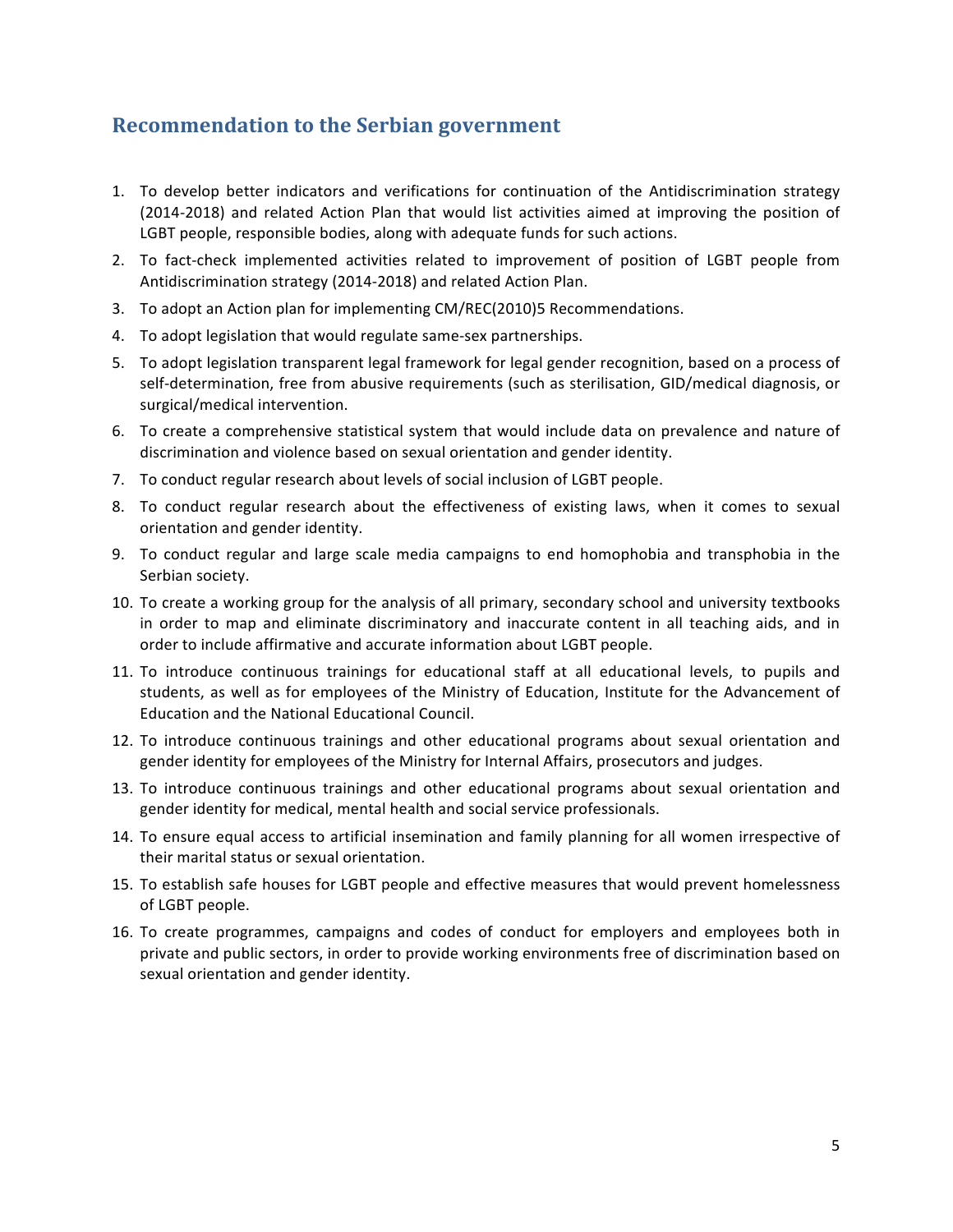# **Key findings**

## **1. Recommendation**

The operative text of the Recommendation includes four main requirements: a review of existing measures to eliminate any discrimination on grounds of sexual orientation or gender identity, introduction of effective measures to combat such discrimination, ensuring that victims have access to effective legal remedies, and ensuring that the recommendation is translated and disseminated as widely as possible. It also requires that member states be guided by the principles and measures contained in the Appendix to the Recommendation.

Even though Serbia has committed itself to promoting, respecting and enforcing rights of LGBT people, by ratifying many international agreements and documents<sup>3</sup>, and by adopting many sectoral national laws that should protect LGBT rights, these laws are not adequately implemented in practice. Beside laws Serbia has adopted National Strategies which mention LGBT people (Antidiscrimination strategy<sup>4</sup>, National Strategy for Gender Equality for the Period 2016-2020<sup>5</sup>, Youth National Strategy for the period 2015 – 2020<sup>6</sup>) and developed related Action Plans<sup>7</sup> which are also not adequately implemented.

There is a lack of systemic approach towards examining the effectiveness and enforcement of the provisions in the valid antidiscrimination laws, strategies and by-laws, as well as towards analysis of what could be done in other spheres which are not directly covered by existing laws, including the lack of research and state statistics on cases of discrimination and violence based on sexual orientation and gender identity.

# **2. Appendix to the Recommendation CM/REC(2010)5**

- **1.** Right to life, security and protection from violence
- *a. "Hate crimes" and other hate-motivated incidents*

The key recommendations in Section I.A of the Appendix cover training of police officers, judiciary and

<u> 1989 - Johann Stein, markin film yn y breninn y breninn y breninn y breninn y breninn y breninn y breninn y b</u>

<sup>3</sup> http://www.ljudskaprava.gov.rs/sr/fascikla/ljudska-prava/me%C4%91unarodni/konvencije

<sup>4</sup> http://www.ljudskaprava.gov.rs/sr/node/145

<sup>5</sup> http://www.ljudskaprava.gov.rs/sr/node/145

 $^6$  Government of the Republic of Serbia, Youth National Strategy for the period 2015 – 2020 05 number: 66-1998/2015-1, in Belgrade, 27 February 2015

<sup>7</sup> http://www.ljudskaprava.gov.rs/sr/node/145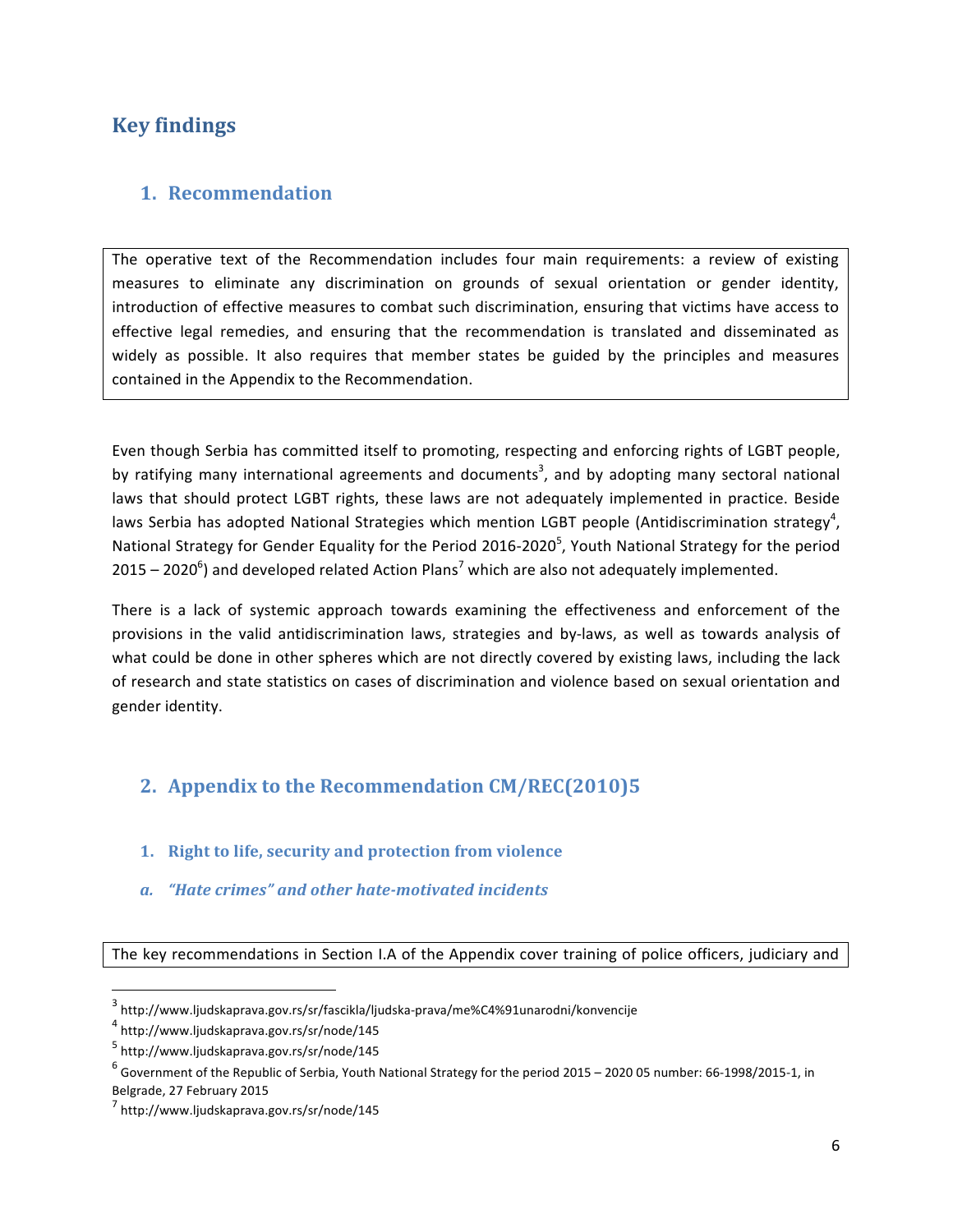prison staff, the introduction of independent machinery for investigating hate crimes allegedly committed by law-enforcement and prison staff, and a range of measures to combat "hate crimes" and hate motivated incidents on grounds of sexual orientation or gender identity, including hate crimes legislation. Member states are also required to gather and analyse data on the prevalence and nature of discrimination in this field.

The standard basic training of police officers was implemented in period from 2015-2018 and to some extend those trainings ensured awareness about specific issues regarding homophobic or transphobic crimes or incidents, and manual for the work with LGBT people offered for police legal antidiscriminatory framework within they should work. Apart from trainings of police officers trainings for persons working in judiciary system and prison officers were also implemented during 2017-2018. These training were conducted by State representatives and were envisioned in Action Plan for Antidiscrimination strategy 2014-2018.

Although mechanisms for investigating crimes allegedly committed by law-enforcement and prison staff exist, evidence suggests that there is reason to be concerned about the effectiveness of these mechanisms, as victims usually do not decide to file a complaint due to lack of trust in police and prison structures and fear of further victimisation. Research of the needs of the LGBT people in Serbia showed that 85, 5% of the respondents do not trust the police and only 17,3% of persons had reported hate crimes. 

Hate crime based on sexual orientation and gender identity is included as an aggravating circumstance in the Law on Amendments and Addendums of the Criminal Code<sup>8</sup> adopted in 2012, but until today in Serbia there is no court judgment that sustained this act.

Also, the state still has not developed mechanism for collecting and analysis of data about discrimination, crimes and other incidents related to sexual orientation and gender identity.

### *b.* "Hate speech"

<u> 1989 - Johann Stein, markin film yn y breninn y breninn y breninn y breninn y breninn y breninn y breninn y b</u>

Section I.B. of the Appendix requires measures to combat "hate speech" on grounds of sexual orientation or gender identity, including laws penalizing such "hate speech", promotion of good practice within media organisations and by internet service providers, public disavowal of such speech by government officials, guidelines to government officials to refrain from such speech and to promote respect for the human rights of LGBT people.

<sup>8</sup> https://www.legislationline.org/documents/section/criminal-codes/country/5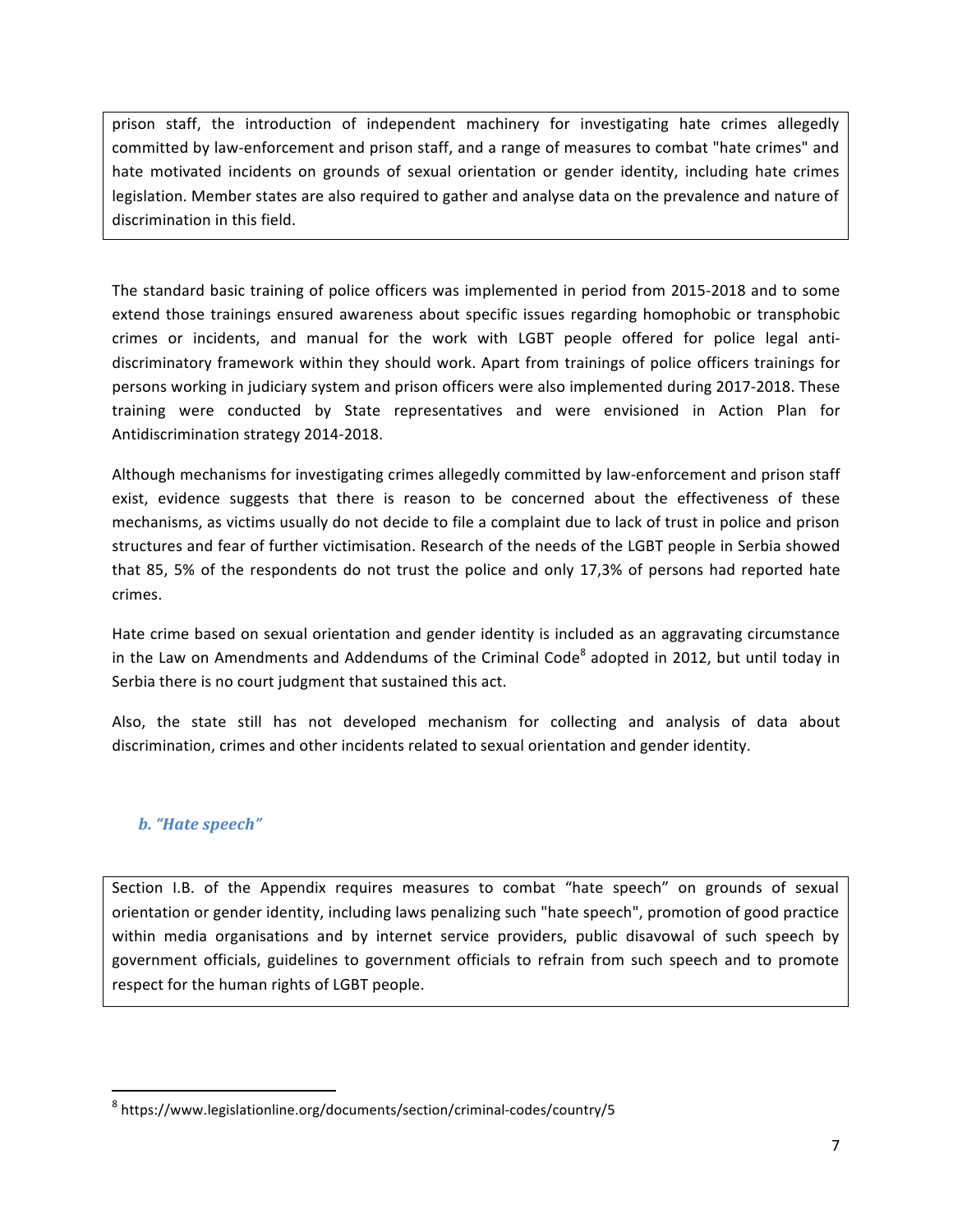Laws that penalize "hate speech" exist and are adequate (Law on Broadcasting, Law on Public Information, Penal Code and the comprehensive Antidiscrimination Law). Even though these laws exist there are obvious problems with the effectiveness of implementation of these laws, as "hate speech" is still very much present in the public discourse, including media, internet and graffiti, as well as within statements of government officials, politicians, professors and religious leaders.

Media analysis reports<sup>9</sup> indicate that the number of "hate speech" examples within media reports is increasing, with the decreased number of neutral reports and representations in national media. The most concerning is fact that media report are regressing in regards to reporting on "hate speech" which is often heard from government officials in Parliament<sup>10</sup>.

Even in presence of the Prime Minister Ana Brnabic<sup>11</sup> at the Parliament preceding, during the debate on selection of the members of the Anti-Corruption Agency, several members of the Parliament had negative statement about homosexuality<sup>12</sup>.

It is also important to note that rates of hate speech and inflammatory speech directed against LGBT people are extremely high in the periods before, during and after Pride Parades are scheduled to take place, which remains to be the most dramatic period in which public discourse is intensely and widely saturated by homophobic and transphobic hate speech, by various social actors. In April 2017 NGO Gayten-LGBT submitted a complaint against Orthodox Church leader Patriarch Irinej, after the patriarch accused gay men of spreading HIV throughout Serbia in an article in the Srpski Telegraf newspaper. The patriarch later claimed he had been misinterpreted and the equality commissioner's investigation ended $^{13}$ .

## **2. Freedom of association**

Section II of the Appendix requires member states to take appropriate measures to ensure that LGBT organisations can gain official registration, are able to operate freely, are involved on a partnership basis when framing and implementing public policies which affect LGBT people, and are able to access public funding earmarked for NGOs without discrimination; also, that LGBT human rights organisations are protected effectively from hostility and aggression.

 

<sup>9</sup> http://gayecho.com/glic/lgbt-populacija-u-medijima-izvestaj-o-monitoringu-medija-za-2015-godinu/

 $10$  https://www.danas.rs/drustvo/sukob-lgbt-zajednice-i-brankice-jankovic/

<sup>11</sup> https://en.wikipedia.org/wiki/Ana\_Brnabi%C4%87

<sup>12</sup> https://www.youtube.com/watch?v=r\_LVRsZil1k

<sup>13</sup> https://www.danas.rs/drustvo/patrijarh-irinej-nije-diskriminisao-lgbt-osobe/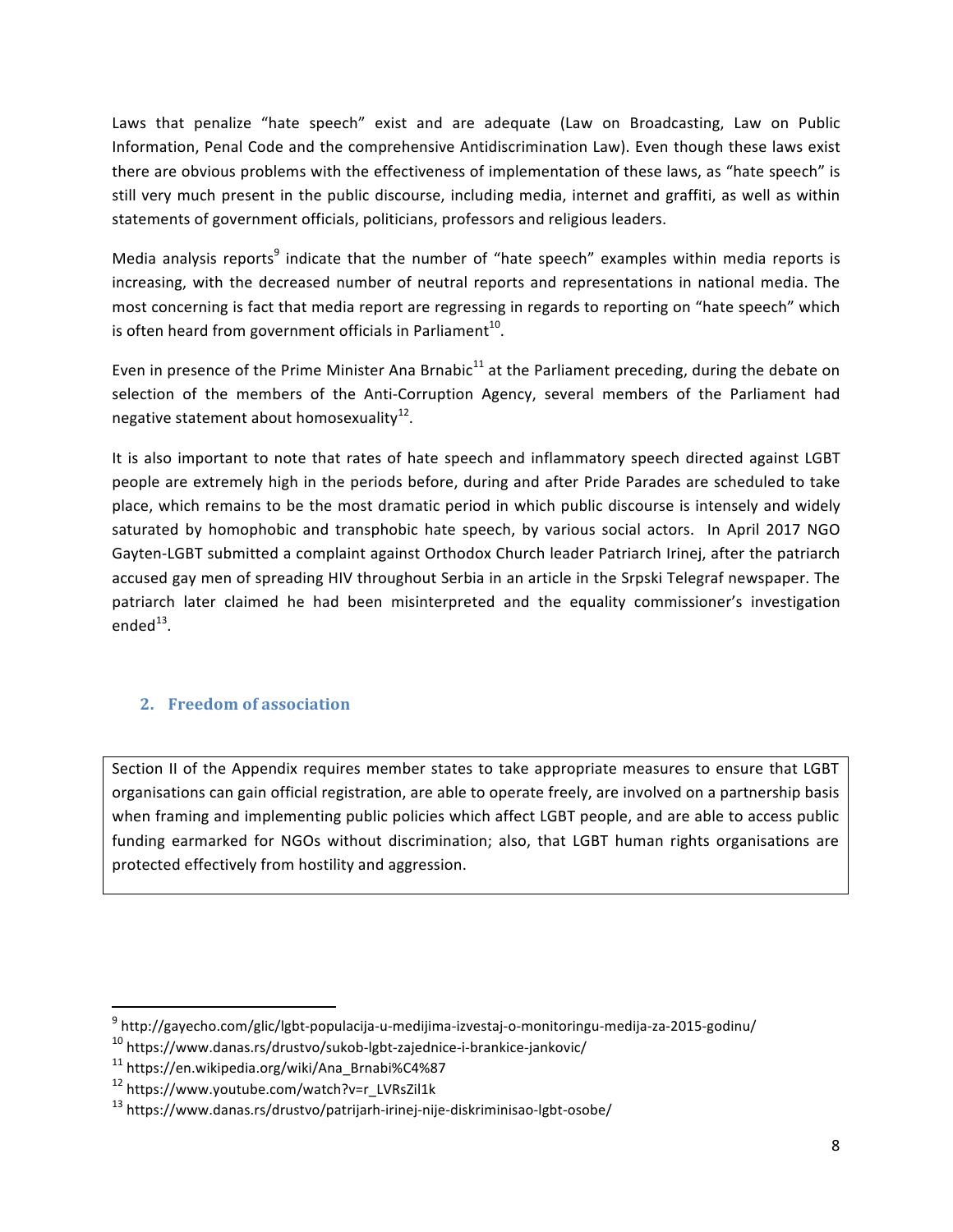Pride Parades, as well as other LGBT gatherings, have been held without any major incidents in last four years. Beside event that were organised in Belgrade lots of activities took place in smaller cities during 2016/2017, were held without any problems.

Cooperation of LGBT organizations with state institutions has for the greater part been improved in the past couple of years and is moving in the upward trend, particularly regarding the cooperation with national human rights structures, most notably with the Commissioner for the Protection of Equality, the Provincial Ombudsman and the Gender Equality Institute of the Autonomous Province of Vojvodina. Improvement can be seen in fact that several LGBT organizations had implemented project funded by State representatives, more meetings in relation to Pride Parade have been fold and the most important is the fact that LGBT organisations are included in creation of the Antidiscrimination strategy 2014-2018 and related Action Plan.

The biggest progress has been made at local level, Local Networks for prevention and protection from violence and discrimination of LGBT people<sup>14</sup>, consisted from local institution and local CSO's, have been created in seven cities. These Local Networks were formed within the project "The Network change for Serbia`s LGBT community" implemented by CSO Labris, with the financial support of the United States Agency for International Development during 2015-2017. Networks are made of local self-government bodies, primary and higher prosecutor's offices, police administrations, health and educational institutions, social welfare centres, citizen's protection at the local level, civil society organizations, youth offices, Red Cross and branches of the National Employment Service. Cities that have formed networks are Subotica, Novi Sad, Pancevo, Belgrade, Kragujevac, Nis and Novi Pazar, in these cities total of twenty-two civil society organisations and sixty seven relevant local institutions are joined in prevention and protection of LGBT community.

## **3.** Freedom of expression and peaceful assembly

Section IV of the Appendix requires member states to guarantee freedom of expression and peaceful assembly to LGBT people, ensuring the freedom to receive and transmit information and ideas relating to sexual orientation and gender identity, encouraging pluralism and non-discrimination in the media, protection of lawful assemblies, and condemnation by public authorities of any interference with the exercise of the right to freedom of expression and peaceful assembly by LGBT people.

Security, especially related to exercising the right to peaceful assembly is one of the priorities in the fight for human rights of LGBT people. Politicians in Serbia still do not take a clear and uniform stance on the importance of respecting the right to public assembly of each citizen, which contributes to the

<u> 1989 - Johann Stein, markin film yn y breninn y breninn y breninn y breninn y breninn y breninn y breninn y b</u>

<sup>14</sup> http://labris.org.rs/en/advocacy?tid\_1=9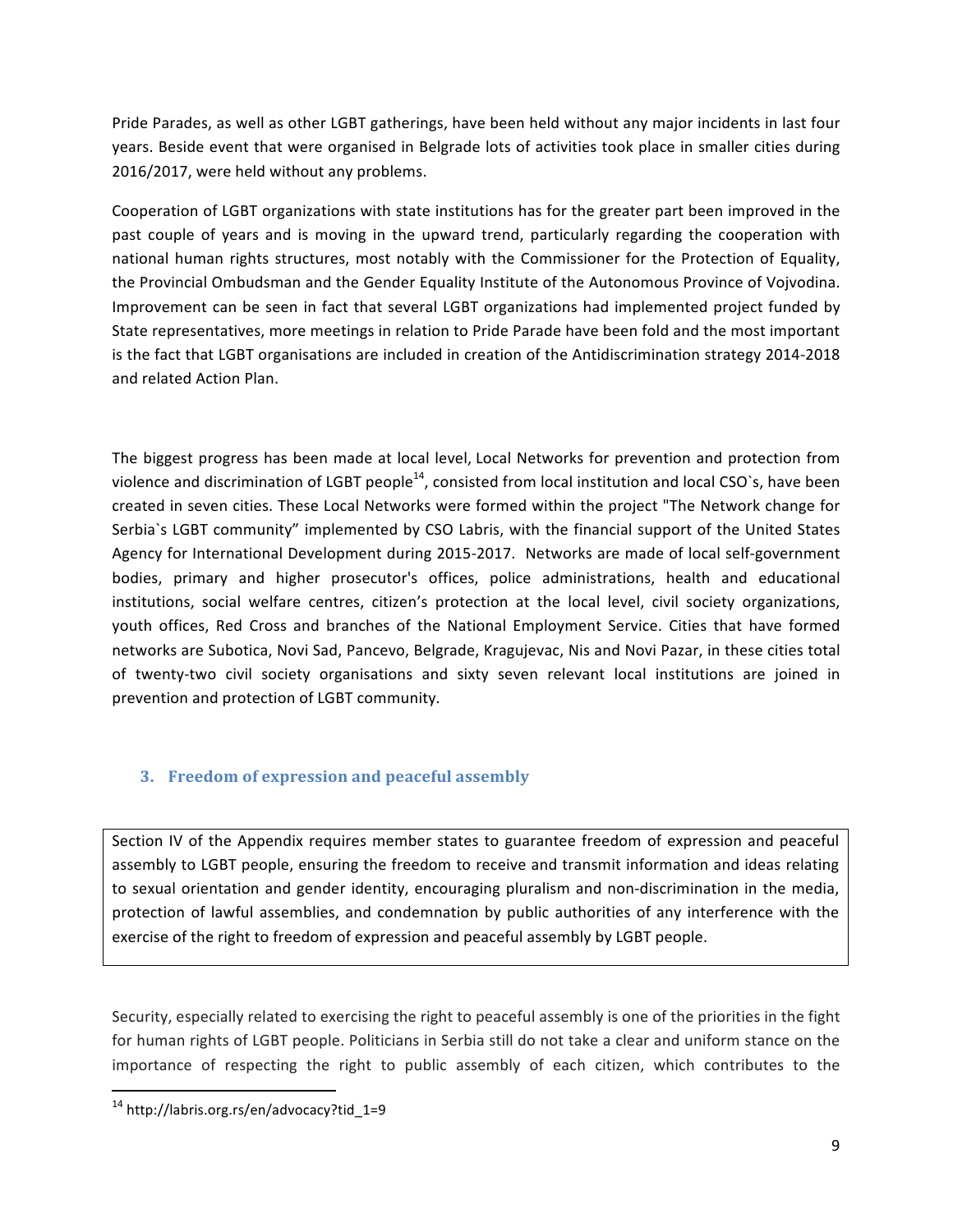homophobic and transphobic atmosphere. However, Pride Parades and marking of IDAHOT and other important dates for LGBT people were held from 2014 -2018 without major incidents.

Organizers of Pride Parades still receive threats and the Department for Combating High-Tech Crime of the Ministry of the Interior of the Republic of Serbia has identified 30 persons suspected of threatening and spreading hate speech on social media. Unfortunately until today not a single person has bees prosecuted for threats. Organization of the Pride Parades with heavy police protection and uncertainty as to whether the gathering will be approved at all does not constitute freedom of assembly.<sup>15</sup> The Republic of Serbia seems to view the march as one of the obligations imposed by the European Union, while the citizens' awareness of the rights of marginalized social groups has not improved<sup>16</sup>.

### **4.** Right to respect for private and family life

These paragraphs of Section IV of the Appendix address criminalization of same-sex sexual acts, collection of personal data, and discrimination in access to the rights of couples and parenting.

According to various international reports (UN - Universal Periodic Review, CEDAW, Annual progress reports of the European Commission for Serbia) swift adoption of the Model Law on Same-Sex Partnerships was a recommendation issued to the Republic of Serbia from 2012 till today. Unfortunately not a lot has been changed in order to ensure recognition of the same-sex partnerships regardless of the fact that Labris and other LGBT organizations have drafted the Model<sup>17</sup> and are working on promoting and advocating for the adoption of that law.

The Strategy for the Prevention and Protection against Discrimination and related Action Plan<sup>18</sup> (2014-2018) has foreseen drafting a Model law which would regulate same-sex partnerships, but this activity has not been implemented at all. The fact that same-sex partners cannot exercise the right to marriage or the right to a domestic partnership leads to discrimination in a number of rights, such as: the right to alimony, joint adoption, community property, special protection against domestic violence, continuing to rent the apartment after the death of the spouse-lessee, testimonial privilege, intestate inheritance, family pensions, etc.

The state has done nothing to consider any measures that would take into account the difficulties which same-sex couples face. Lesbian couples are not included in matters relating to family planning, including

<u> 1989 - Johann Stein, markin film yn y breninn y breninn y breninn y breninn y breninn y breninn y breninn y b</u>

<sup>15</sup> https://sh.wikipedia.org/wiki/Belgrade\_Pride

<sup>16</sup> https://www.kurir.rs/vesti/politika/1567063/kritike-izvestaj-iz-brisela-negativan-ako-ne-bude-prajda

<sup>17</sup> http://labris.org.rs/sr/model-zakona-o-registrovanim-istopolnim-zajednicama

<sup>18</sup> http://www.ljudskaprava.gov.rs/sr/node/145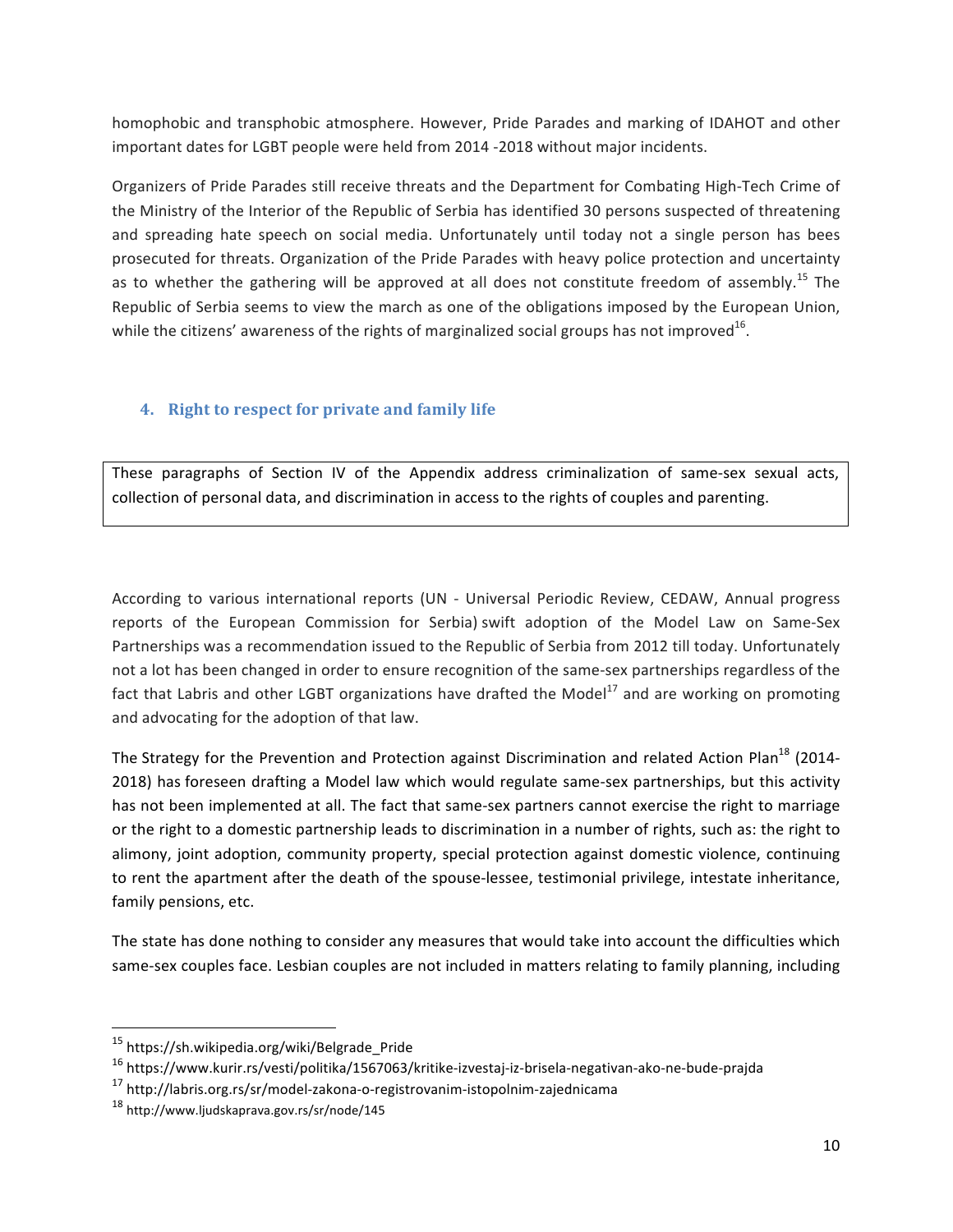medically assisted artificial insemination. Under current law<sup>19</sup> lesbian women (in a relationship or not) are not allowed to adopt children or to undergo medically assisted artificial insemination, putting them in an unequal situation with other women.

Research of the needs of the LGBT community in Serbia showed that 53,9% of respondents are in stable relationships and that 37,1% persons are living together with their partners, while 34% are planning to live together. 1,3% of LGBT people who registered/married outside of Serbia had issues obtaining certificate of free marital status due to their sexual orientation/gender identity. If there was a possibility, 67,7% respondent would use opportunity to register their partnership and 56,4% would adopt a child.

These paragraphs of Section IV of the Appendix require member states to guarantee the full legal recognition of a person's gender reassignment in a quick, transparent and accessible way, to remove any prior requirements for legal recognition that are abusive (including any of a physical nature), and ensure that transgender persons are able to marry once gender reassignment has been completed. The paragraphs of Section VII require member states to ensure that transgender persons have effective access to appropriate gender reassignment services, and that any decisions limiting the costs covered by health insurance should be lawful, objective and proportionate.

Serbia complies with the requirements of the CM/REC(2010)5 Recommendation only when it comes to costs of gender affirming services that are covered by health insurance. In every other respect, the state has generally failed to comply with the Recommendation.

The most pressing problem that has not been addressed by the state is the absence of any legislation that would regulate gender affirming procedures and legal gender recognition. Since this field is completely unregulated, legal recognition of gender reassignment, including change of documents, is usually very difficult<sup>20</sup>, sometimes lasting up to a year, leaving transgender persons in a seriously vulnerable situation, that leads to discrimination, poverty, isolation, depression and sometimes suicide.

Forced sterilization is a requirement for legal gender recognition, which constitutes abuse, as well as abusive and humiliating procedures when trying to prove one's gender. Other abusive requirements include forensic examinations, observations and measurements of genitalia, as a proof of transition for example happened in courtroom in Leskovac in 2017.

In addition, the new draft version of the Law on Amendments and Addendums of the Law on Extrajudicial Proceedings<sup>21</sup> introduces an extremely worrisome requirement for a person that wants to

 

<sup>19</sup> https://www.paragraf.rs/propisi/zakon\_o\_biomedicinski\_potpomognutoj\_oplodnji.html

<sup>20</sup> http://www.ljudskaprava.gov.rs/sh/press/vest/odrzana-panel-diskusija-zakon-o-rodnom-identitetu-brzo-ijednostavno-do-prava-trans-osoba

 $21$  https://www.paragraf.rs/propisi/zakon\_o\_maticnim\_knjigama.html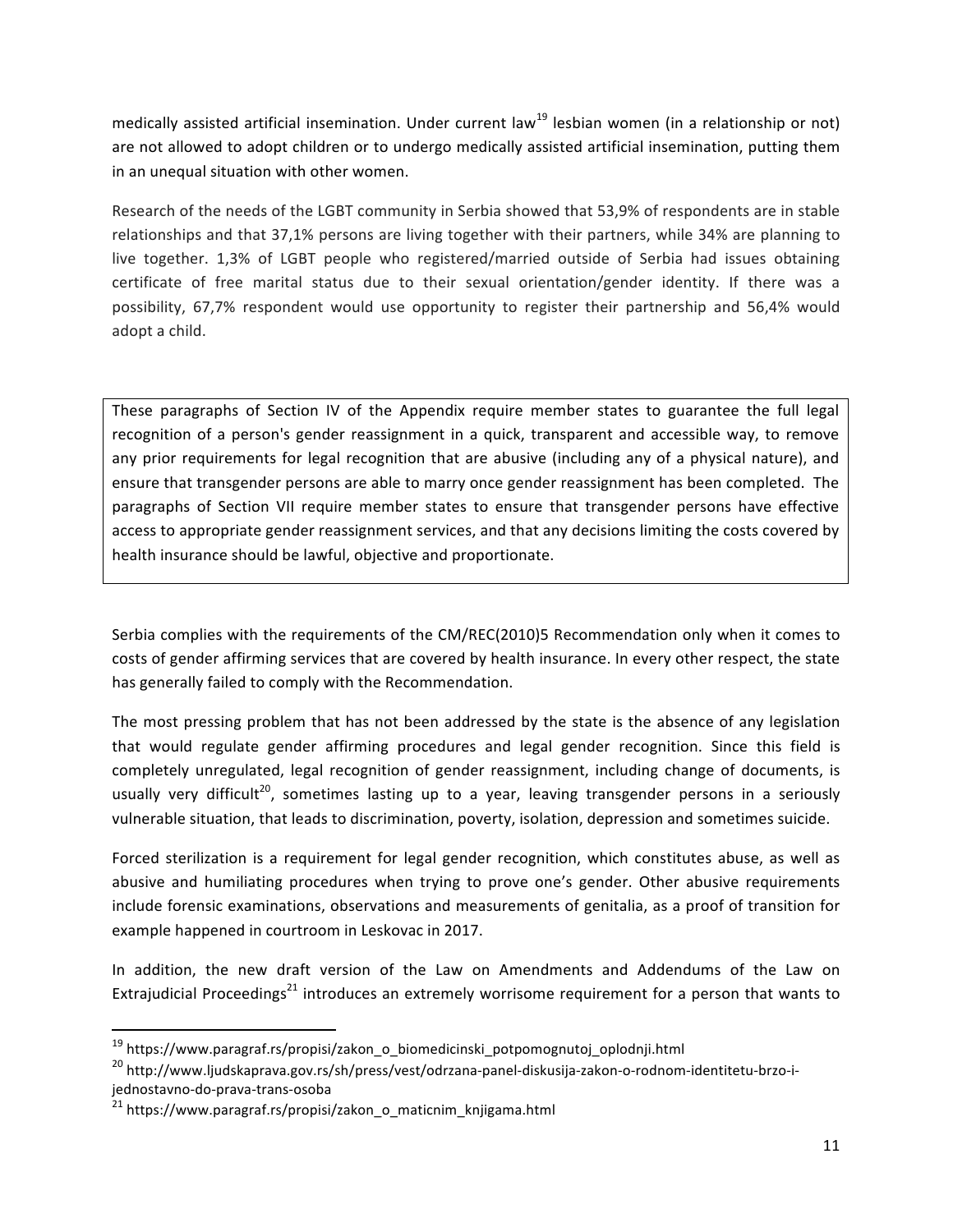go through gender reassignment. This law stipulates that a court's permission is required for gender reassignment, which practically means that gender reassignment is illegal until the court decided otherwise. This brings additional problems, and clearly represents a violation of CMCE Recommendation. 

### **5. Employment**

Section V of the Appendix requires Member States to provide effective protection against discrimination on grounds of sexual orientation and gender identity in employment, including legislation prohibiting discrimination, other policy related measures to combat discrimination, and specific measures in relation to the armed forces and transgender persons. It also requires Member States to protect the privacy of transgender individuals in employment.

According to the information and explanations Serbia only partially complies with the requirements of the CMCE Recommendation and only in the fact that the comprehensive Antidiscrimination Law<sup>22</sup> and Labour Law<sup>23</sup> forbid discrimination based on sexual orientation, although legislation alone is generally not effective and adequately implemented. According to the current Labour Law, discrimination based on sexual orientation is forbidden, however, there is reason to believe that LGBT people are facing problems in the employment process and at the workplace, when their sexual orientation becomes known or is presumed, leaving them exposed to harassment, intimidation and humiliation. In addition, Serbian law does not recognize same-sex partnerships of any kind, which means that persons in samesex relationships do not have equal rights as people in heterosexual relationships, such as the right to social security, pension and health insurance, sickness-leaves for partners, parental-leaves for children and bereavement leaves.

There are no policy measures that would promote diversity in employment and discourage discrimination, harassment and victimization, based on sexual orientation and gender identity. There are no codes of conduct, awareness raising programs or support for LGBT employees.

### **6. Education**

<u> 1989 - Johann Stein, fransk politik (d. 1989)</u>

Section VI of the Appendix requires member states to ensure that the right to education can be enjoyed without discrimination on grounds of sexual orientation or gender identity, including measures to provide protection from bullying and social exclusion such as equality and safety policies, codes of conduct and training programs for staff, and measures to promote mutual tolerance and respect in

<sup>22</sup> https://www.paragraf.rs/propisi/zakon\_o\_zabrani\_diskriminacije.html

<sup>23</sup> https://www.paragraf.rs/propisi/zakon\_o\_radu.html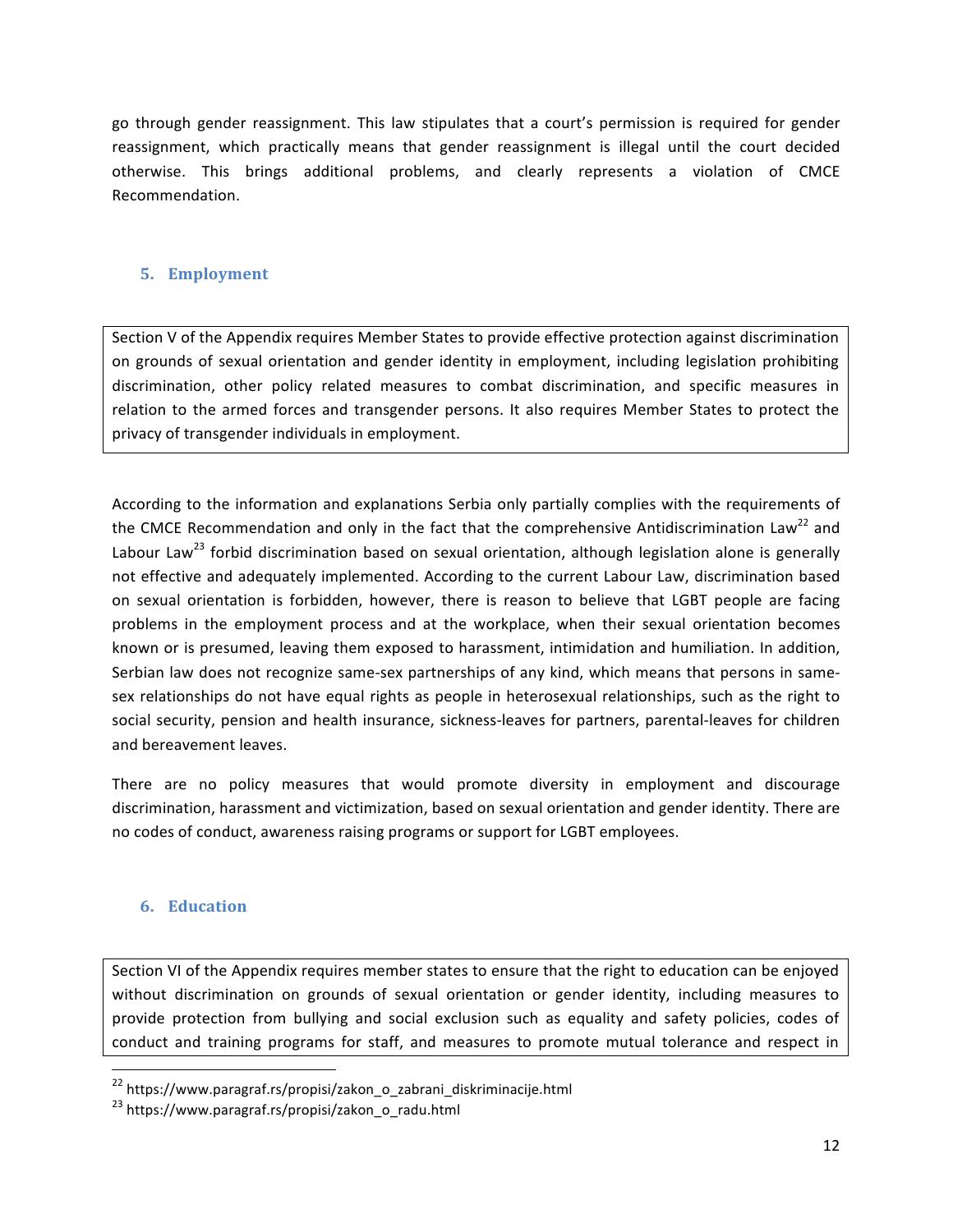schools, including objective information in school curricula and educational materials, specific information and support for LGBT pupils and students, and measures to meet the special needs of transgender students.

Serbia has only two laws that are focusing on LGBT youth, Law on Higher Education<sup>24</sup> that forbids discrimination based on sexual orientation and Law on Youth<sup>25</sup> that also mentions sexual orientation and gender identity.

Various studies<sup>26</sup> have shown that educational materials (textbooks, curricula), as well as educational staff, are not gender sensitive, and promote and perpetuate traditional gender roles in all educational levels in Serbia. By extension, educational materials are containing discriminatory content<sup>27</sup> are still in use and The Ministry of Education, Science and Technological Development of the Republic of Serbia is transferring the responsibility on other State Institutions regardless to the fact that Commissioner for the Protection of Equality made the recommendation on the responsibility for the exclusion of the discriminatory content from the high school text books<sup>28</sup>.

Serbia has also failed to provide information and support for LGBT pupils and students, as well as for LGBT teaching staff, and to create measures to meet the special needs of transgender students and transgender teaching staff.

### **7. Health**

These paragraphs of Section VII of the Appendix require member states to ensure that the highest attainable standard of health can be enjoyed without discrimination on grounds of sexual orientation or gender identity. Measures include taking account of the specific needs of LGBT people in the development of national health plans, including suicide prevention measures, health surveys, curricula and training courses, permitting patients to identify their "next of kin" without discrimination, withdrawing medical textbooks and other documents that treat homosexuality as a disease, and ensuring no one is forced to undergo any medical treatment because of their sexual orientation or gender identity.

<u> 1989 - Johann Stein, fransk politik (d. 1989)</u>

<sup>&</sup>lt;sup>24</sup> https://www.paragraf.rs/propisi/zakon\_o\_visokom\_obrazovanju.html

<sup>&</sup>lt;sup>25</sup> https://www.paragraf.rs/propisi/zakon\_o\_mladima.html

<sup>26</sup> http://labris.org.rs/sr/istopolna-orijentacija-u-srednjo%C5%A1kolskim-ud%C5%BEbenicima

<sup>27</sup> labris.org.rs/sites/default/files/Analiza-diskriminatornog-sadrzaja-srednjoskolskih-udzbenika.pdf

<sup>28</sup> http://ravnopravnost.gov.rs/prituzba-zbog-diskriminatornog-sadrzaja-u-udzbenicima-na-osnovu-seksualne-orijentacije-uoblasti-obrazovanja/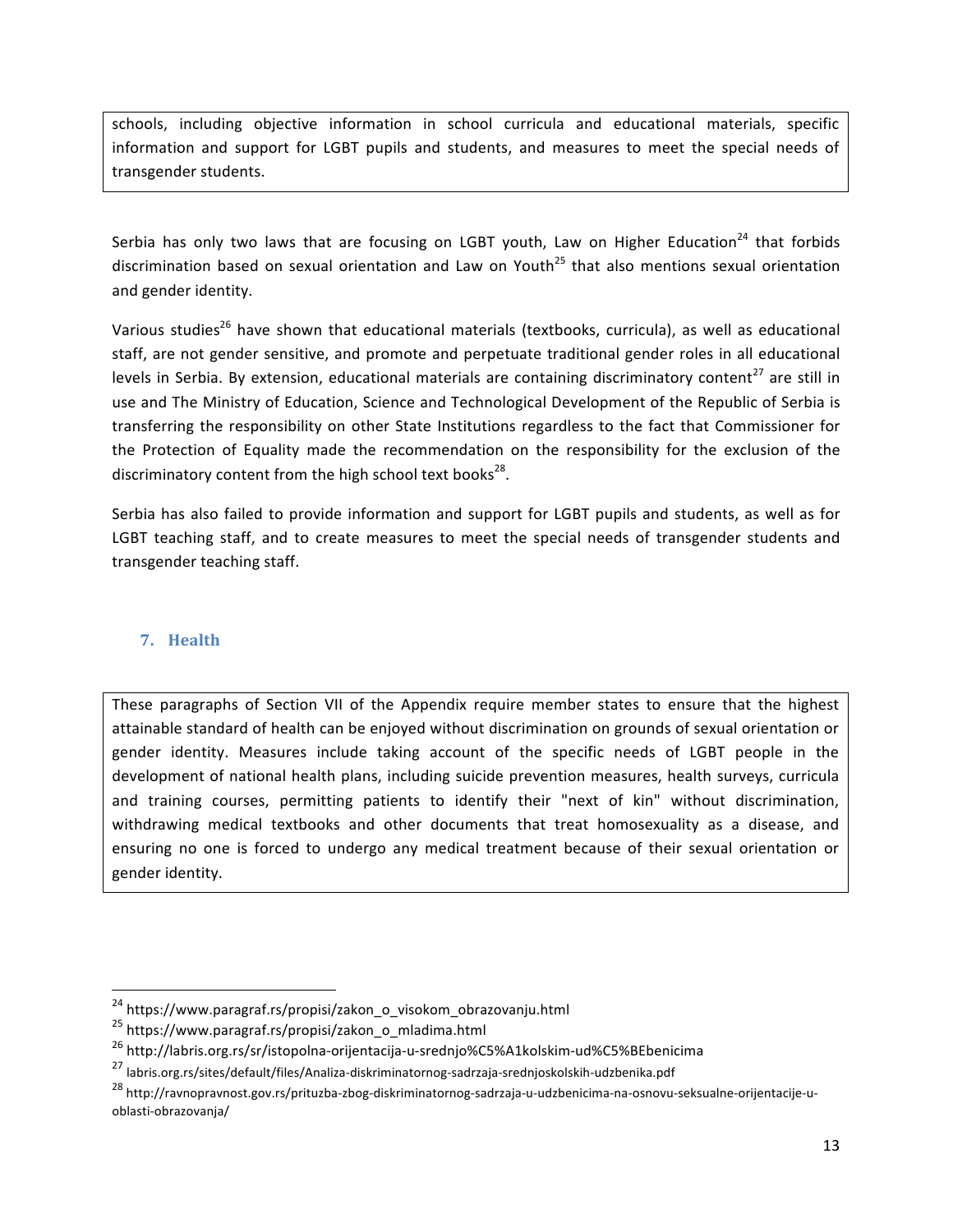Although, Law on Health Insurance<sup>29</sup> states that the main goal is to reach the highest possible level of health protection of citizens and families, it is clear that LGBT people do not have access to the same level of health protection in many aspect as discrimination based on sexual orientation and/or gender identity is not mentioned in the law.

Serbia has failed to provide adequate trainings to health professionals as well as to include accurate and up-to-date material about sexual orientation and gender identity in medical textbooks and manuals. Majority of the textbooks have not been revised and in line with science due the fact they were published in 80s. Health professionals are therefore not prepared to effectively deal with all the various specificities that might characterize health concerns of LGBT people, whether physical or psychological.

In fear of being denied adequate health care, LGBT people often choose not to disclose their sexual orientation or gender identity, even when such disclosure would be medically relevant. In addition, some medical and mental health textbooks still regard homosexuality as an illness<sup>30</sup> and/or as some form of social deviance, although Serbian Health Society states that homosexuality is not an illness<sup>31</sup>.

LGBT community in Serbia had several issues with health system, first was in relation to the donation of blood, 6,3% of respondents in Labris LGBT community needs research stated they were rejected on grounds of their sexual orientation; secondly 8,6% stated they had problems during gynaecological/urological exams because doctors were discriminating them on SOGI grounds. The one of the issues that LB women are facing is that 46,4% of LB women respondents would use opportunity of artificial insemination if State would have a clear legal framework.

#### **8. Housing**

<u> 1989 - Johann Stein, fransk politik (d. 1989)</u>

Section VIII of the Appendix requires that access to adequate housing can be enjoyed without discrimination on the grounds of sexual orientation or gender identity through such measures as prohibiting discrimination in the sale or rent of housing, in provision of loans for purchase of housing, in recognition of the rights of a tenant's partner, and in the case of evictions; also, provision of related information to landlords and tenants, and measures to ensure non-discriminatory access to shelter and emergency accommodation, and to address the risks of homelessness faced by LGBT people, including young persons excluded by their families.

Legislation and measures in regards to the adequate housing in Serbia are still insensitive to the problems that LGBT people face in the domain of housing. Since the Serbian legal system does not recognize same-sex couples, discrimination of those couples exist when it comes to housing. Serbia's

<sup>&</sup>lt;sup>29</sup> https://www.paragraf.rs/propisi/zakon\_o\_zdravstvenom\_osiguranju.html

<sup>30</sup> http://labris.org.rs/sr/istopolna-orijentacija-u-srednjo%C5%A1kolskim-ud%C5%BEbenicima

<sup>31</sup> http://www.autonomija.info/ministarstvo-homoseksualnost-nije-bolest.html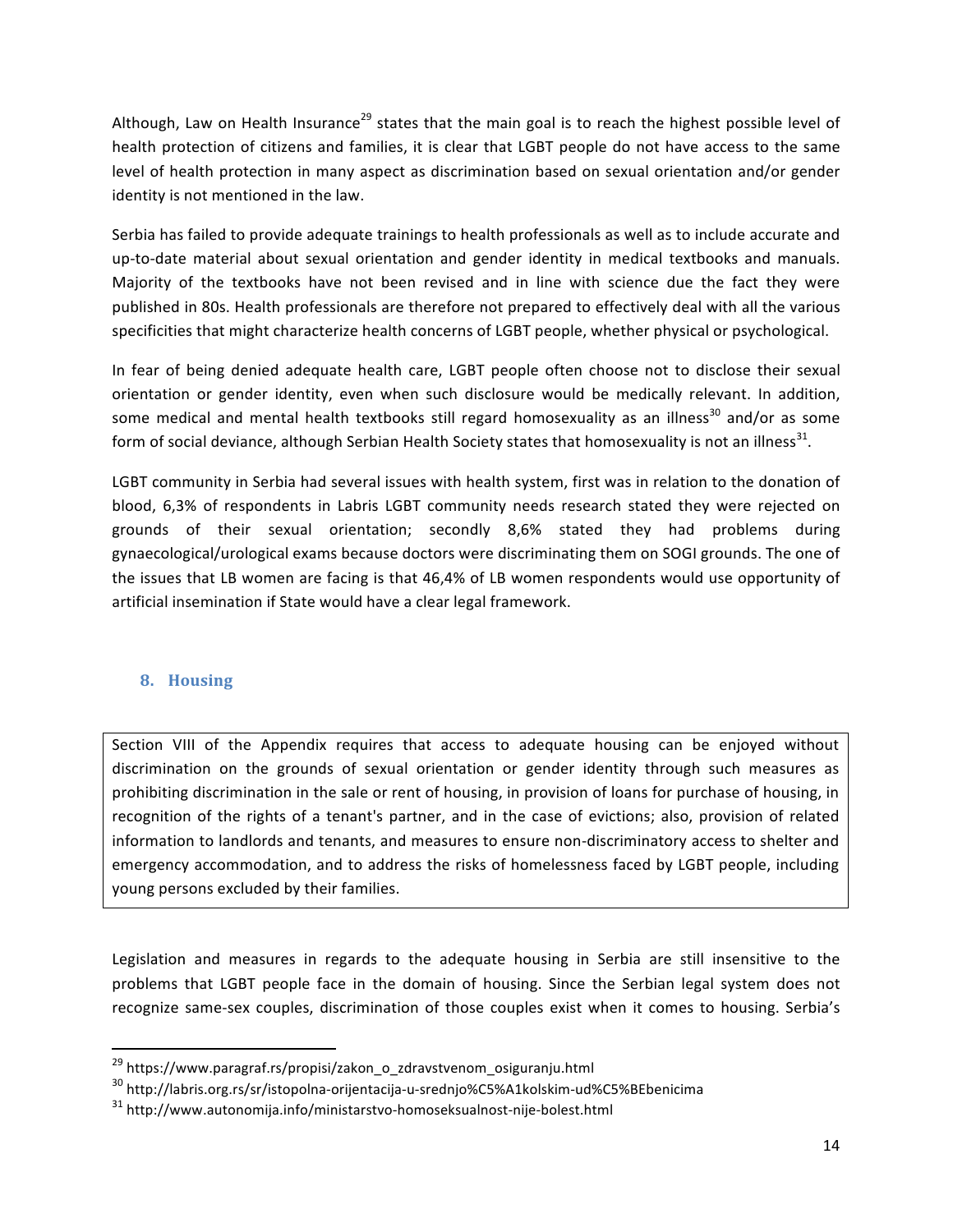legal system does not provide protection from eviction, including the right to resettlement without discrimination, based on sexual orientation and/or gender identity. LGBT youth, due to the coming out, are especially vulnerable to homelessness and State has not established social programmes or support for them.

Serbian legislation does not ensure equal rights to land, home ownership and inheritance without discrimination on grounds of sexual orientation and/or gender identity<sup>32</sup>. Due to the lack of the legal mechanisms 70,5% of research respondents have stated that they are not out to their neighbours, and only 5% have not had any issues if they were out.

### **9. Sports**

Section IX of the Appendix requires member states to combat sexual orientation or gender identity discrimination in sports through measures to counteract and punish the use of discriminatory insults, codes of conduct for sports organisations, encouragement of partnerships between LGBT organisations and sports clubs, and anti-discrimination campaigns, and to put an end to the exclusion of transgender persons from sports activity.

Although there has been a rise in discrimination and intolerance in the area of sport<sup>33</sup>, we would like to point out that the State has not established cooperation with civil society organizations that deal with the rights of LGBT people, in spite of being obligated to work with LGBT associations.

It is important to note that the Law on Sport  $34$  now includes provisions on improving women's sport and the position of women in sport, anti-discrimination (sexual orientation and gender identity are not specifically mentioned), protection of athletes and sanctioning offences.

Homophobic chanting at sport events is widespread, but never sanctioned<sup>35</sup>. State authorities have done nothing to enter into dialogue with sport associations and fan clubs, nor has such dialogue been established with LGBT organizations, regarding sports.

### **10.** Right to seek asylum

<u> 1989 - Johann Stein, fransk politik (d. 1989)</u>

 $32$  https://www.paragraf.rs/propisi/zakon\_o\_osnovama\_svojinskopravnih\_odnosa.html

<sup>33</sup> http://www.publicpolicy.rs/arhiva/1394/dve-trecine-pripadnika-lgbt-populacije-izlozeno-verbalnom-ipsihickom-nasilju

<sup>34</sup> https://www.paragraf.rs/propisi/zakon\_o\_sportu.html

<sup>35</sup> http://www.butasport.rs/fudbal/delije-na-vozdovcu-necemo-da-srbija-bude-zemlja-pedera-video/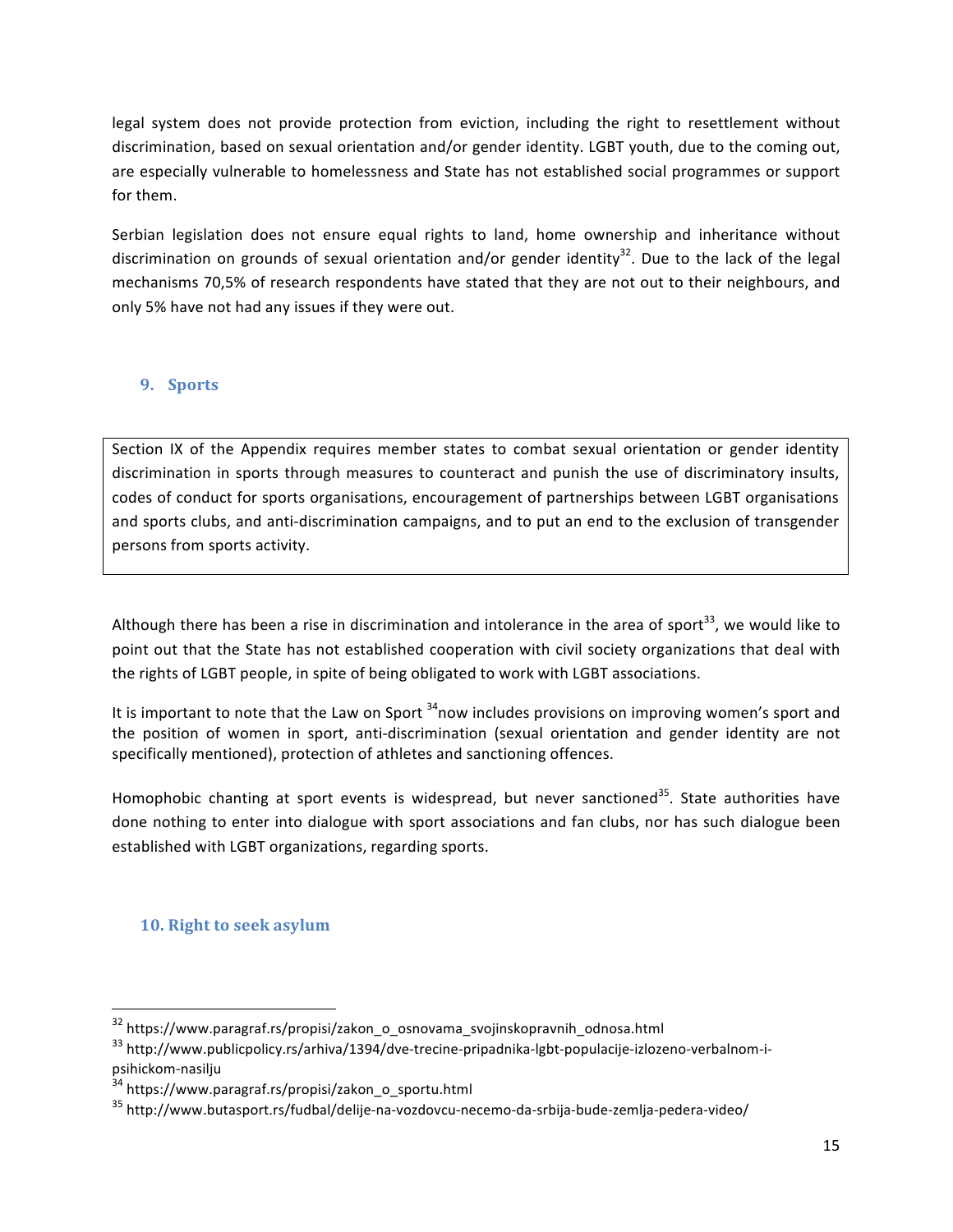Section X of the Appendix requires member states, where they have international obligations in this respect, to recognize a well-founded fear of persecution based on sexual orientation or gender identity as a valid ground for the granting of refugee status and to ensure that asylum seekers are not sent to a country where their life or freedom would be threatened or they face the risk of torture, inhuman or degrading treatment or punishment on grounds of sexual orientation or gender identity. It also requires that asylum seekers be protected from any discriminatory policies or practices on these grounds, and that staff responsible for processing asylum requests are provided with training in the specific problems encountered by LGBT asylum seekers.

In the asylum granting procedure in the Republic of Serbia all discrimination on any grounds is prohibited.

The Law on Asylum and Temporary Protection<sup>36</sup>, provides the principle of non-discrimination and the principle of providing special reception process and guarantees for minors, persons fully or partially deprived of legal capacity, children separated from their parents or guardians, persons with disability, the elderly, pregnant women, single parents with minor children and persons victims of torture, rape or other severe forms of psychological, physical or sexual violence.

The right to asylum or refugee status will be granted to an applicant who is outside of their country of origin or place of residence, who is in justified fear of persecution for reasons of race, religion, ethnicity, or belonging to a particular social group or political opinion, who cannot or does not want to accept protection from that country. Depending on the circumstances in the country of origin, a particular social group may refer to a group based on common characteristics of sexual orientation or gender identity as the Law on Asylum and Temporary Protection in act 26 stipulates.

In the reporting period, the Asylum Office of the Ministry of Interior granted refugee status in two cases, based on justified fears of persecution for reasons of, from the perspective of the country of origin, due to sexual orientation or gender identity.

### **11. National Human Rights Structures**

<u> 1989 - Johann Stein, fransk politik (d. 1989)</u>

Section XI of the Appendix requires member states to ensure that national human rights structures are clearly mandated to address discrimination on grounds of sexual orientation or gender identity, and in particular should be able to make recommendations on legislation and policies, raise awareness amongst the general public, and  $-$  as far as national law provides  $-$  examine individual complaints and participate in court proceedings.

<sup>36</sup> https://www.paragraf.rs/propisi/zakon-o-azilu-i-privremenoj-zastiti.html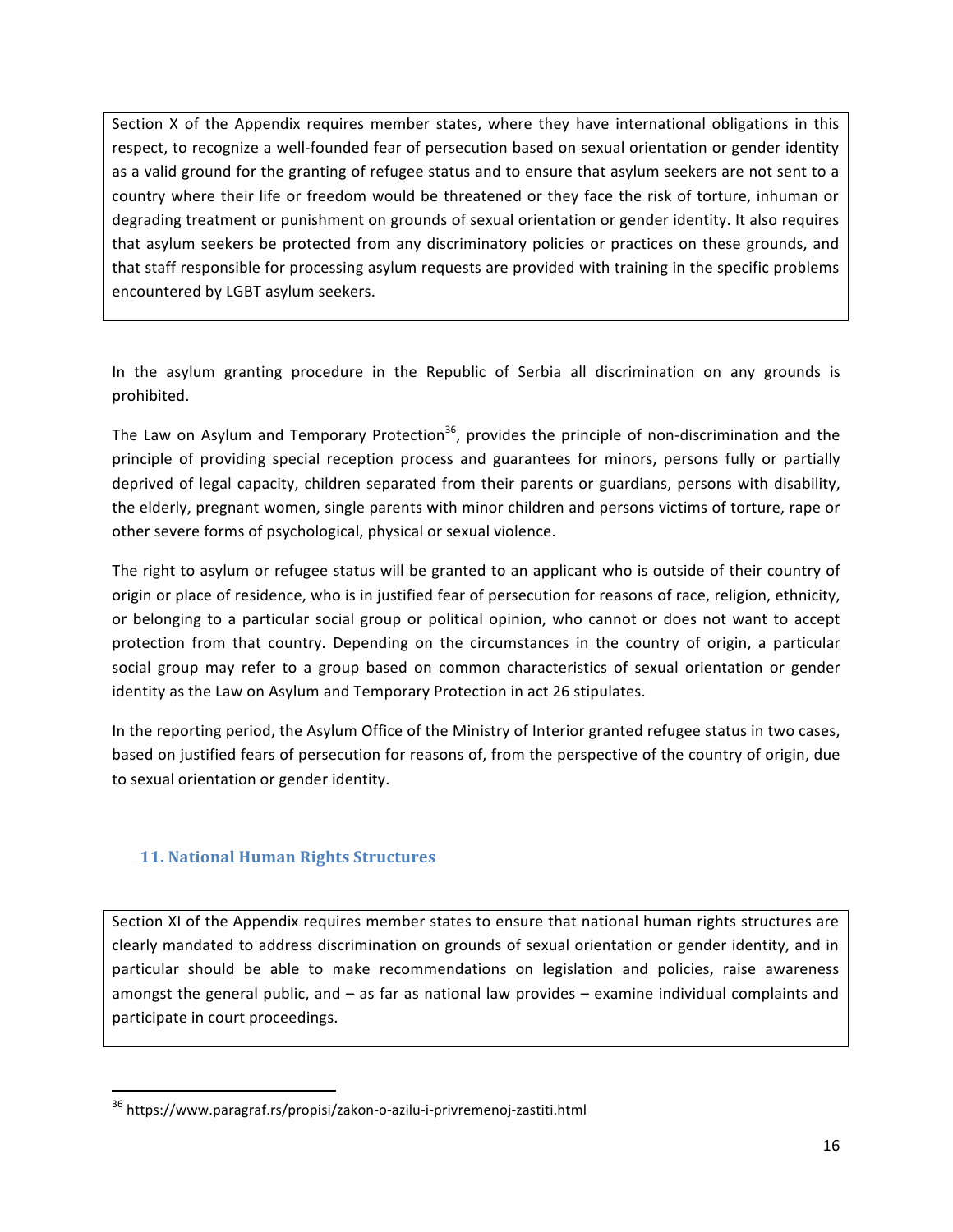The Republic of Serbia has independent institutions with specific mechanisms and mandates to address discrimination based on sexual orientation and/or gender identity. Those independent institutions are Commissioner for the Protection of Equality, Ombudsman, the Constitutional Court and the Commissioner for Information of Public Importance and Personal Data Protection. At the national level, there is also the Office for Human and Minority Rights, doing expert work for the government and relevant ministries, within the field of protection and improvement of human and minority rights, while also including LGBT rights. At the level of the Autonomous Province of Vojvodina, the Provincial Ombudsman (Deputy for Gender Equality) and the Gender Equality Institute have been dealing with LGBT rights. All stated institution have in some form dealt with discrimination based on sexual orientation and/or gender identity in reporting period.

The lack of raising awareness amongst the general public for addressing independent institutions in case of discrimination based on sexual orientation and/or gender identity reflects in 57,6% of LGBT people which participated in research not having trust due to the perceived lack of competency within those institutions. 

### **12. Discrimination on multiple grounds**

<u> 1989 - Johann Stein, fransk politik (d. 1989)</u>

Section XII of the Appendix encourages member states to take measures to ensure that legal provisions in national law prohibiting or preventing discrimination also protect against discrimination on multiple grounds, including on grounds of sexual orientation or gender identity.

Serbia within its legal system does not have definition nor mentions multiple-discrimination as a form of discrimination. Only document that mentions and addresses this issue is National Strategy for Gender Equality for the Period 2016-2020<sup>37</sup>. The Strategy explicitly indicates the following vulnerable groups as particularly exposed to the risk of multiple discrimination: Roma women, women over 60, young women, rural women, pregnant women, women with small children, women of different sexual orientation, women victims of domestic violence, disabled women, single mothers, members of national and ethnic minorities, unemployed and uneducated women, and the list does not end here.

This recognition of women of different sexual orientation and/or gender identity is certainly an improvement compared to non-existing legislation; however, this strategy still contains some of the deficiencies in the sense that already identified problems are not operationalized in measures contributing to elimination of multiple-discrimination.

<sup>37</sup> http://www.mgsi.gov.rs/lat/dokumenti/nacionalna-strategija-za-rodnu-ravnopravnost-za-period-od-2016-do-2020-godine-sa-akcionim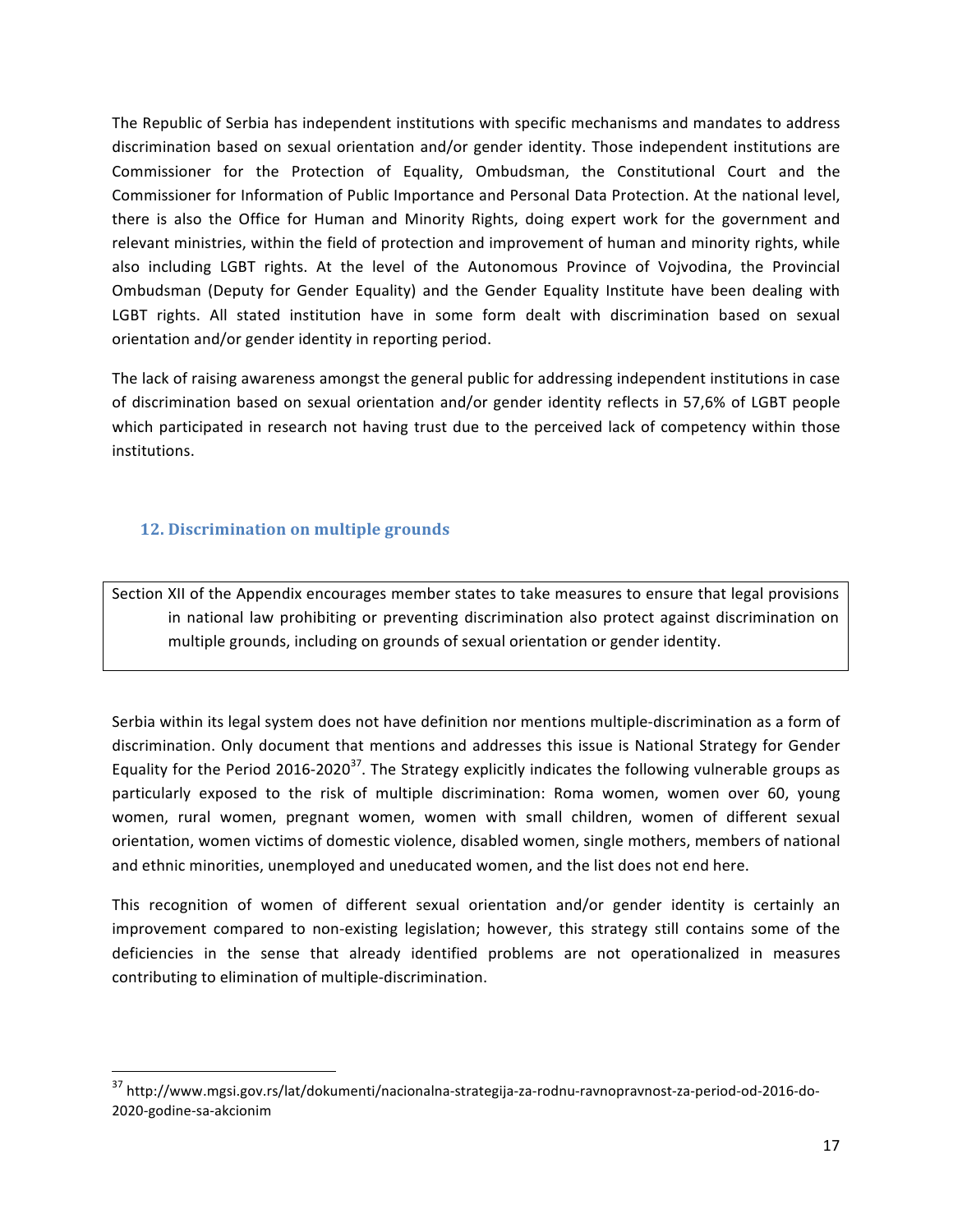Research data shows that  $32,4\%$  of respondents have been discriminated on multiple grounds  $- 26,4\%$ on grounds of being women, 0,7% because of the color of their skin, 4,6% based on ethnicity, 0,7% on grounds of disability.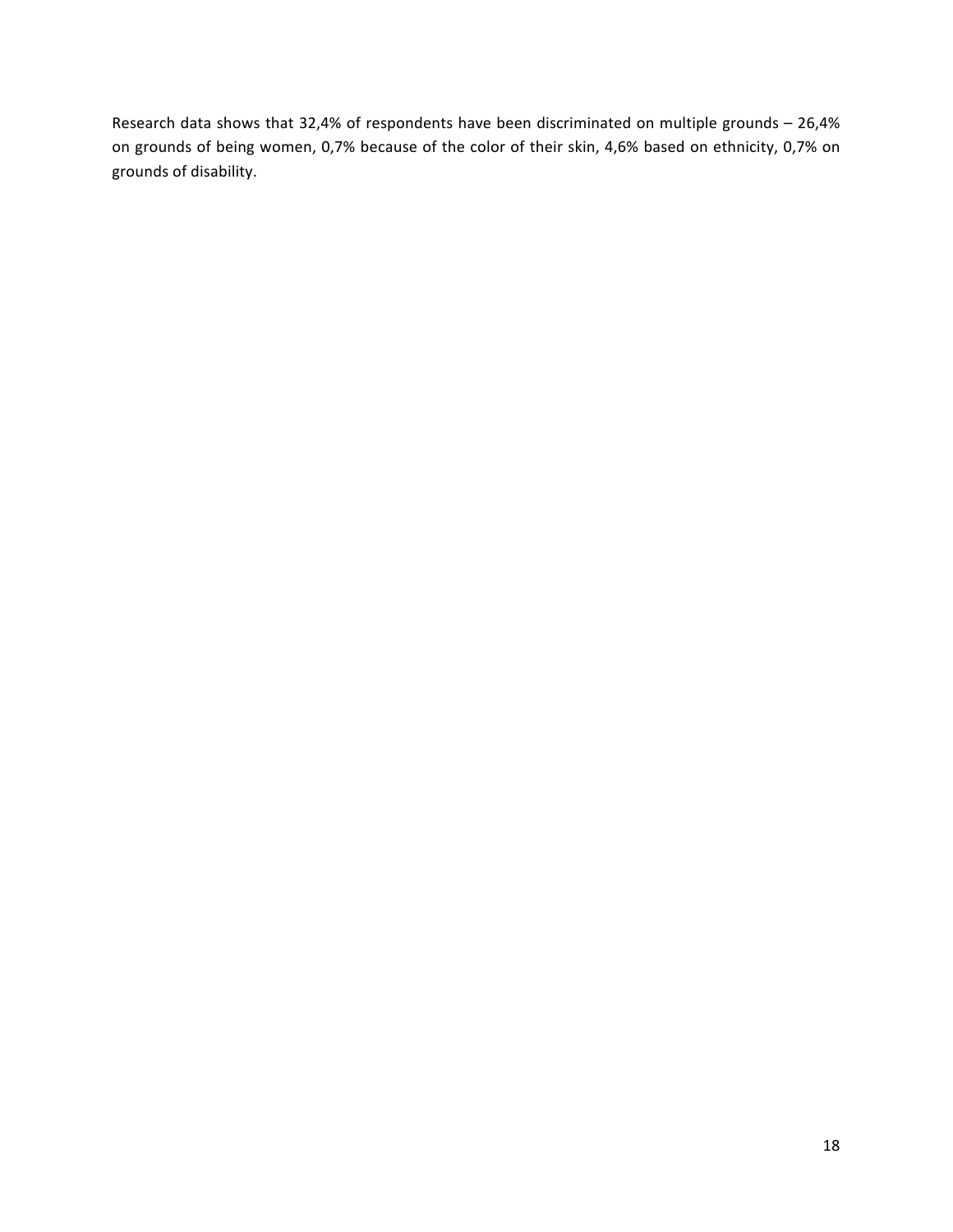# **Glossary**

**Gender identity** refers to a person's deeply felt individual experience of gender, which may or may not correspond with the sex assigned at birth, and includes the personal sense of the body and other expressions of gender (that is, "gender expression") such as dress, speech and mannerisms. The sex of a person is usually assigned at birth and becomes a social and legal fact from there on. However, some people experience problems identifying with the sex assigned at birth – these persons are referred to as "transgender" persons. Gender identity is not the same as sexual orientation, and transgender persons may identify as heterosexual, bisexual or homosexual.

**Gender reassignment treatment** refers to different medical and non-medical treatments which some transgender persons may wish to undergo. However, such treatments may also often be required for the legal recognition of one's preferred gender, including hormonal treatment, sex or gender reassignment surgery (such as facial surgery, chest/breast surgery, different kinds of genital surgery and hysterectomy), sterilisation (leading to infertility). Some of these treatments are considered and experienced as invasive for the body integrity of the persons.

Harassment constitutes discrimination when unwanted conduct related to any prohibited ground (including sexual orientation and gender identity) takes place with the purpose or effect of violating the dignity of a person or creating an intimidating, hostile, degrading, humiliating or offensive environment. Harassment can consist of a single incident or several incidents over a period of time. Harassment can take many forms, such as threats, intimidation or verbal abuse, unwelcome remarks or jokes about sexual orientation or gender identity.

**Hate crime** towards LGBT people refers to criminal acts with a bias motive. Hate crimes include intimidation, threats, property damage, assault, murder or any other criminal offence where the victim, premises or target of the offence are selected because of their real or perceived connection, attachment, affiliation, support or membership of an LGBT group. There should be a reasonable suspicion that the motive of the perpetrator is the sexual orientation or gender identity of the victim.

**Hate-motivated incident** are incidents, acts or manifestations of intolerance committed with a bias motive that may not reach the threshold of hate crimes, due to insufficient proof in a court of law for the criminal offence or bias motivation, or because the act itself may not have been a criminal offence under national legislation.

Hate speech against LGBT people refers to public expressions which spread, incite, promote or justify hatred, discrimination or hostility towards LGBT people – for example, statements made by political and religious leaders or other opinion leaders circulated by the press or the Internet which aim to incite hatred. 

**Homophobia** is defined as an irrational fear of and aversion to, homosexuality and to lesbian, gay, bisexual and transgender persons based on prejudice.

**Intersex people** are persons who are born with chromosomic, hormonal levels or genital characteristics which do not correspond to the given standard of "male" or "female" categories as for sexual or reproductive anatomy. This word has replaced the term "hermaphrodite", which was extensively used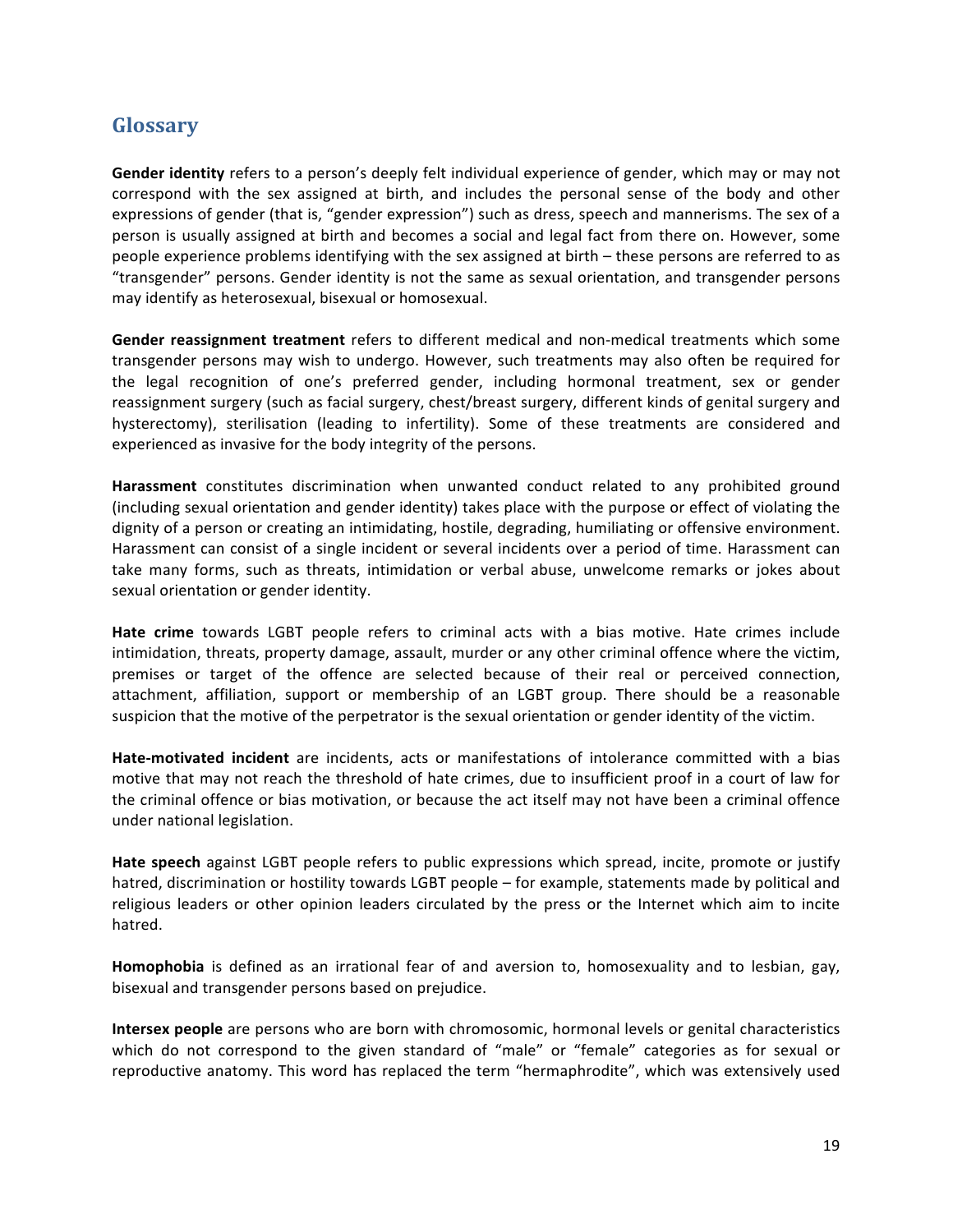by medical practitioners during the 18th and 19th centuries. Intersexuality may take different forms and cover a wide range of conditions.

**LGBT** people or LGBT people is an umbrella term used to encompass lesbian, gay, bisexual, and transgender persons. It is a heterogeneous group that is often bundled together under the LGBT heading in social and political arenas. Sometimes LGBT is extended to include intersex and queer persons (LGBTIQ). 

**Multiple-discrimination** describes discrimination that takes place on the basis of several grounds operating separately.

**NGO** is the abbreviation for "non-governmental organisation".

**Sexual orientation** is understood to refer to each person's capacity for profound emotional, affectional and sexual attraction to, and intimate and sexual relations with, individuals of a different gender (heterosexual) or the same gender (homosexual, lesbian, gay) or more than one gender (bisexual).

**Transgender** persons include persons who have a gender identity which is different from the gender assigned to them at birth and those people who wish to portray their gender identity in a different way from the gender assigned at birth. It includes those people who feel they have to, prefer to, or choose to, whether by clothing, accessories, mannerisms, speech patterns, cosmetics or body modification, present themselves differently from the expectations of the gender role assigned to them at birth. This includes, among many others, persons who do not identify with the labels "male" or "female", transsexuals, transvestites and cross-dressers. A transgender man is a person who was assigned "female" at birth but has a gender identity which is "male" or within a masculine gender identity spectrum. A transgender woman is a person who was assigned "male" at birth but has a gender identity which is female or within a feminine gender identity spectrum. Analogous labels for sexual orientation of transgender people are used according to their gender identity rather than the gender assigned to them at birth. A heterosexual transgender man, for example, is a transgender man who is attracted to female partners. A lesbian transgender woman is attracted to female partners. The word **transgenderism** refers to the fact of possessing a transgender identity or expression.

**Transphobia** refers to a phenomenon similar to homophobia, but specifically to the fear of, and aversion to, transgender persons or gender non-conformity. Manifestations of homophobia and transphobia include discrimination, criminalisation, marginalisation, social exclusion and violence on grounds of sexual orientation or gender identity.